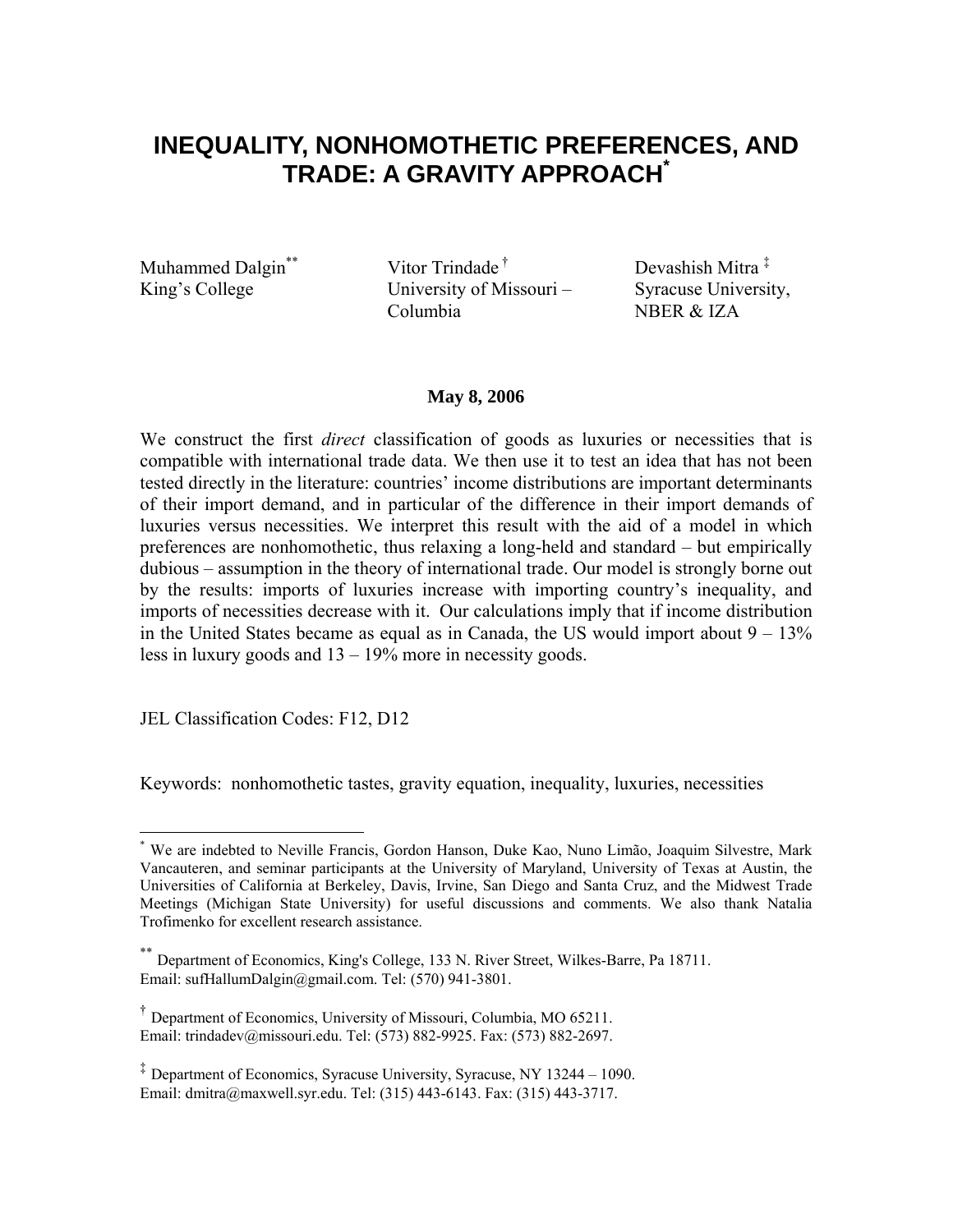## **1 Introduction**

<u>.</u>

One basic tenet of the standard theory of international trade is that tastes are homothetic. For a long time this was a convenient simplification because, along with the assumption that tastes are also identical across countries, it allowed trade theorists to concentrate on the *supply side* as an explanation for the causes of international trade. However, what started out as a convenient modeling technique propagated into virtually all empirical work in international trade, regardless of whether the assumption on homotheticity is empirically tenable or not. This is problematic because, as we review in more detail below, there is consistent and robust evidence that tastes cannot properly be considered to be homothetic. In particular, one conclusion from accepting the nonhomotheticity of tastes is that income distribution and income per capita become arguments for the aggregate demand function. Since one country's international trade is given by its aggregate supply minus its aggregate demand, we conclude that income distribution and income per capita are important determinants of international trade *from the demand*  side.<sup>1</sup> This effect has been almost completely absent from the empirical trade literature.<sup>2</sup> In particular, as we shall argue, the standard gravity model, which has been used widely to explain trade flows among countries, can only be considered to be complete if it does include income distribution and income per capita as explanatory variables.

Specifically, we propose in this paper to demonstrate the role that income distribution plays in international trade, while also controlling for income per capita. To enhance the persuasiveness of our results it is crucial that we rely on the most standard and successful empirical model of trade, the gravity model mentioned above. Thus we are quite purposeful in excluding the possibility that our results stem in any way from an innovation in the methodology. The gravity model, which explains the volume of trade by the economic masses of the trading partners and the distance between them, has been remarkably successful. In practical applications, researchers sometimes call its use the "modified gravity methodology" because, depending on the question that the researcher intends to ask, she modifies the basic model with some variable or variables of interest.

<sup>&</sup>lt;sup>1</sup> Mitra and Trindade (2005) work out a theory of this effect. They also discuss intra-industry trade and international transmission of inequality, which are outside the scope of the present paper.

 $2^2$  We discuss below the few exceptions to this general statement, and their relation to our work.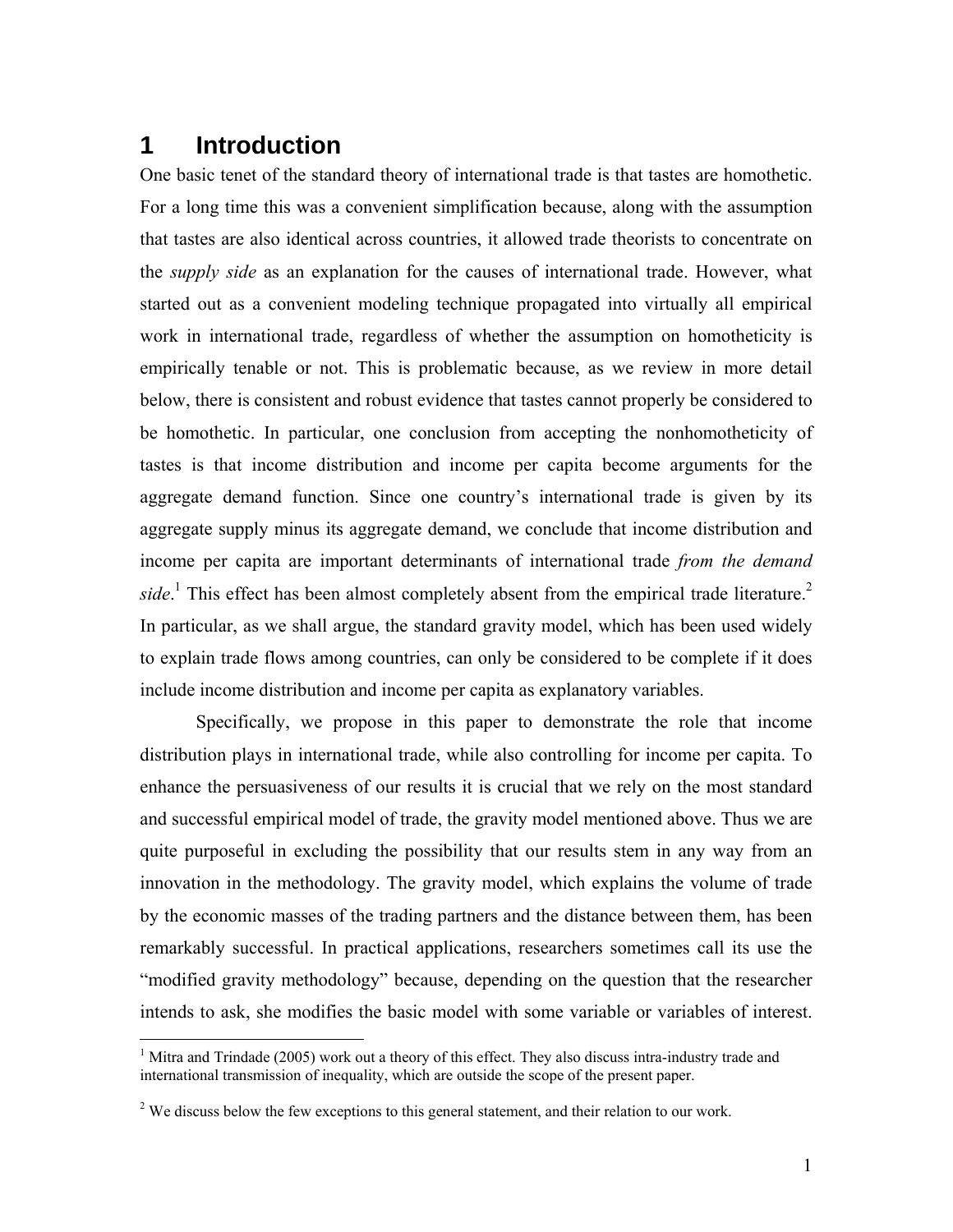For example, in the first paper (to our knowledge) to look at the impact of the internet on trade, Freund and Weinhold (2004) include variables on the number of web hosts in each country to show that they have a positive impact on trade. Dunlevy (2006) asks the question: what is the impact of the immigrant population in the United States on statelevel trade with foreign nations? Naturally, he uses the stock of immigrants in each state as his main explanatory variable. Hutchinson (2005) wants to study the impact of language differences on trade, taking the interesting stance that what matters most is *how much* languages differ from one another. Therefore, he modifies the gravity model with a measure of linguistic distance (Japanese being more distant from English than Dutch from English, for example). As a final recent example of this methodology, Rose (2004) augments the gravity model with membership in the WTO/GATT to ask whether the WTO enhances trade. Surprisingly he is unable to find any significant effect of membership in the WTO/GATT on trade.

 We begin our argument with the empirical fact that tastes cannot be considered to be homothetic. The evidence that all goods do not have unit income elasticity of demand abounds in the literature. In particular the papers by Hunter and Markusen (1988) and Hunter (1991) specifically test for nonhomotheticity of preferences by estimating linear income-expansion paths that have intercepts significantly different from zero. Their model is consistent with a minimum subsistence level for one good (*N*), causing consumers at very low levels of income to consume good *N* only, purchasing the other good (*L*) only at higher levels of income. Good *N* is a necessity and good *L* is a luxury, in the sense that their income elasticities of demand are below and above one, respectively. The strongest prediction of Hunter and Markusen's and Hunter's models is that income per capita is a determinant of aggregate demand. If income per capita increases in a perfectly equal country with a representative consumer, she increases her budget share of the luxury good in response. Note that, while the positive intercepts of the incomeexpansion paths make budget shares a function of per capita income, the linearity of the paths imply that income redistribution, holding per capita income constant, has no impact on the demand for each good, as long as everyone's income is sufficiently high to consume both goods.

Further empirical evidence is provided by Thursby and Thursby (1987). They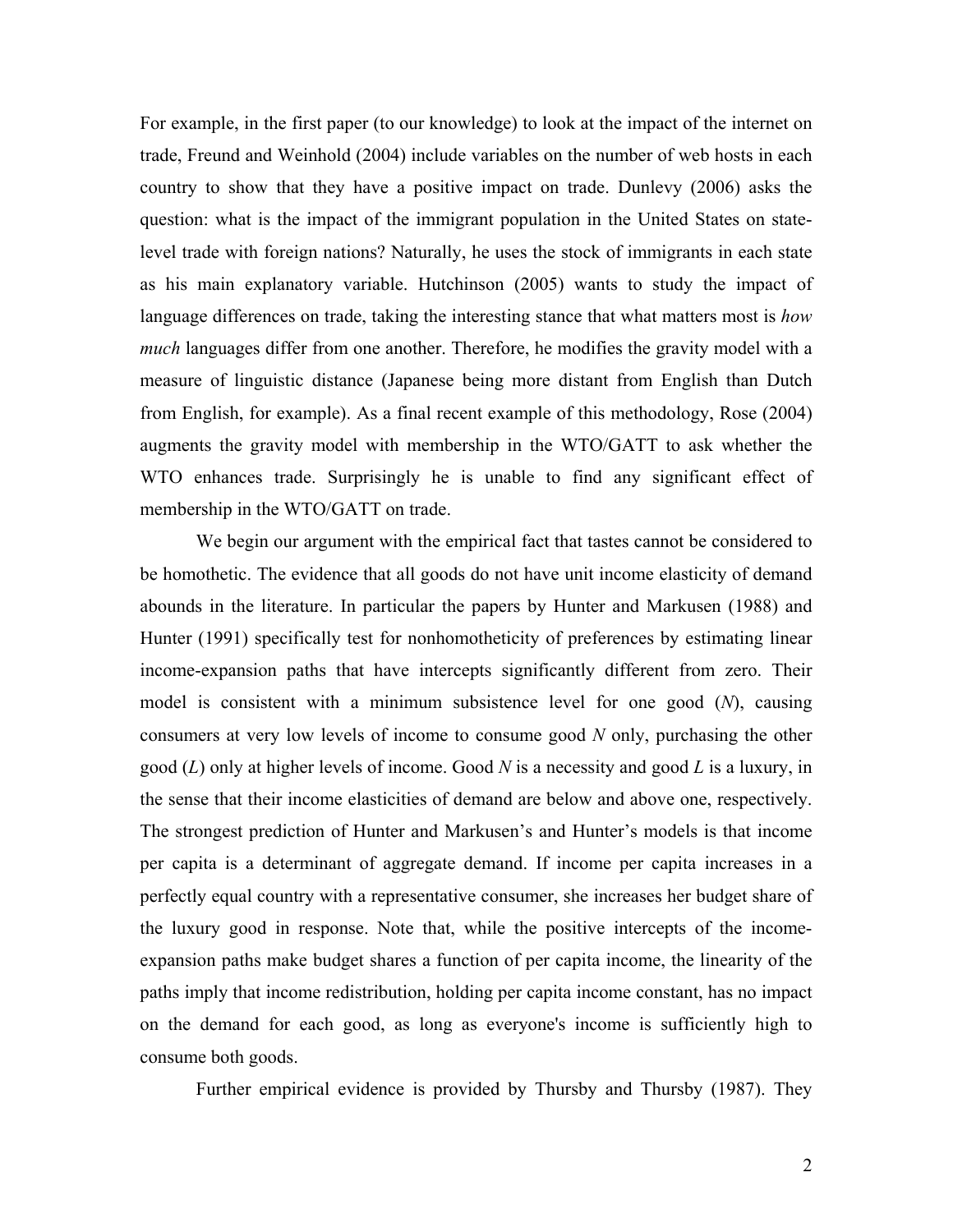estimate a gravity model augmented with income per capita, finding that countries with more similar incomes per capita trade more. They ascribe this result to countries with similar GDP/capita having similar consumption patterns, which is an indication of nonhomothetic tastes, and stems directly from the Linder (1961) theory that they are trying to test. Note that this paper is closer to our framework than the aforementioned pieces by Hunter and Hunter and Markusen, since like us Thursby and Thursby also estimate a gravity model. However, their paper differs from our approach in that they also do not allow for a role for income distribution.

The empirical work mentioned in the paragraphs above shows that income per capita plays an important role in the determination of expenditure shares, thereby establishing the importance of nonhomotheticity in tastes. But only Francois and Kaplan (1996) look at the effect of income distribution, and in particular of inequality, on trade. However, note that they perform this in a non-gravity setting. More specifically, they look at inequality in developing countries as a determinant of the shares of imports of manufactured goods from developed countries. They find that these shares increase with the inequality of the developing country (and with its per capita income), and more so in product categories that are more differentiated, according to their classification of product differentiation.

Having established from previous work that tastes should properly be considered to be nonhomothetic, we consider in the next section the possibility that they are so in a way that makes income-expansion paths have some curvature. As already pointed out this is different from the work of Hunter (1991) and Hunter and Markusen (1988). See also the seminal contribution of Markusen (1986) who also considers income-expansion paths that are linear but with an intercept. When the income-expansion path is actually curved, income distribution becomes a determinant of aggregate demand and therefore of trade flows. The intuition is simple. Imagine that income is redistributed in a country, by taking one dollar from the poor and giving it to the rich. Given curved income-expansion paths, the same dollar will be used by the rich to buy proportionately more luxuries than before. Then, aggregate demand for luxuries increases, and aggregate demand for necessities decreases. All else equal (including the country's total income, its income per capita, and the income of all other countries), this country will import more luxuries. Therefore, a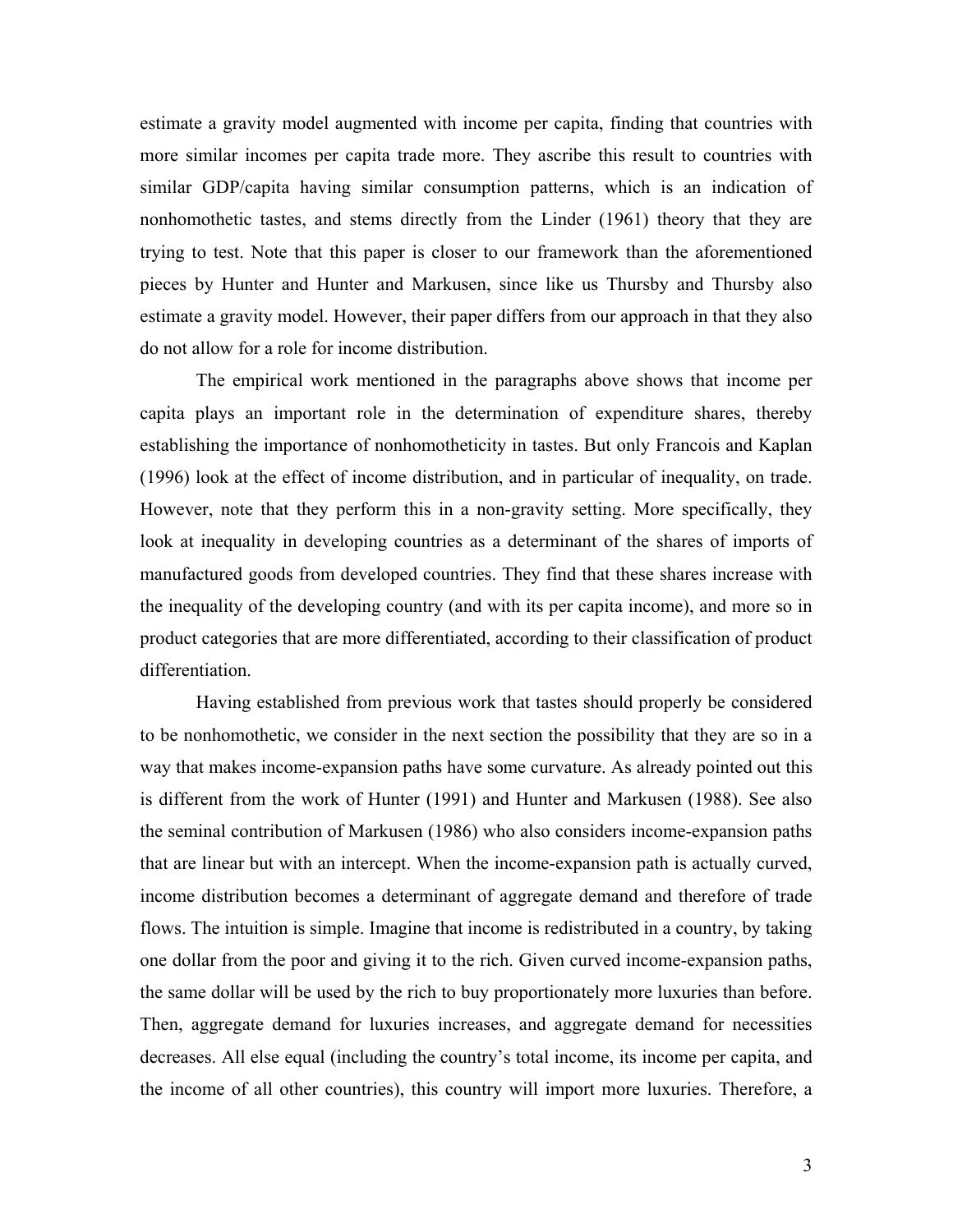country pair's GDPs and the distance between them, which constitute the backbone of the gravity model, cannot be considered to be a complete model in order to determine world trade flows. At a minimum the gravity model must be augmented with income per capita and a measure of income distribution.

We use these insights to set up our own modified gravity model. We then ask whether these measures perform according the theoretical predictions. But in order to do that we need to identify which goods are necessities and which goods are luxuries. In our main approach, we use consumer data from the Bureau of Labor Statistics, along with a concordance that we created between BLS product categories and SITC codes, to categorize goods into luxuries and necessities at the four-digit SITC level. We then use our classification to re-aggregate trade flows into luxuries and necessities, and estimate the gravity model separately for imports of either type of good.

A summary of our results follows. First, we find that pooling all country pairs does not lead to any economically meaningful results. A moment's reflection reveals that this is not at all a surprising finding, since our necessity-luxury classification is based on US household data. Even with identical tastes (an assumption that we maintain throughout) many goods are likely to be luxuries for low incomes, and necessities at higher incomes. For example, used cars are likely necessities in the United States (as people become richer used cars become less attractive to them) but are certainly luxuries in some of the poorest countries. Some very common consumer goods are also likely to change from luxuries to necessities. For example, packaged cereal is considered a luxury in Jamaica,<sup>3</sup> but like any food items it would be hard to argue that it is a luxury in the developed world. Given these considerations, we restrict our sample to country pairs in which the importing country is developed, thus better aligning its income level with the US's. We find strong evidence that imports of luxuries are positively related to importing country inequality, and imports of necessities are negatively related to it, exactly as our theory would predict.

Partly motivated by Francois and Kaplan's (1996) identification of luxuries as being differentiated goods, we then turn to a classification of product differentiation, constructed by Rauch (1999). We check whether inequality matters differently for trade

<u>.</u>

<sup>&</sup>lt;sup>3</sup> We are grateful to Neville Francis for this example.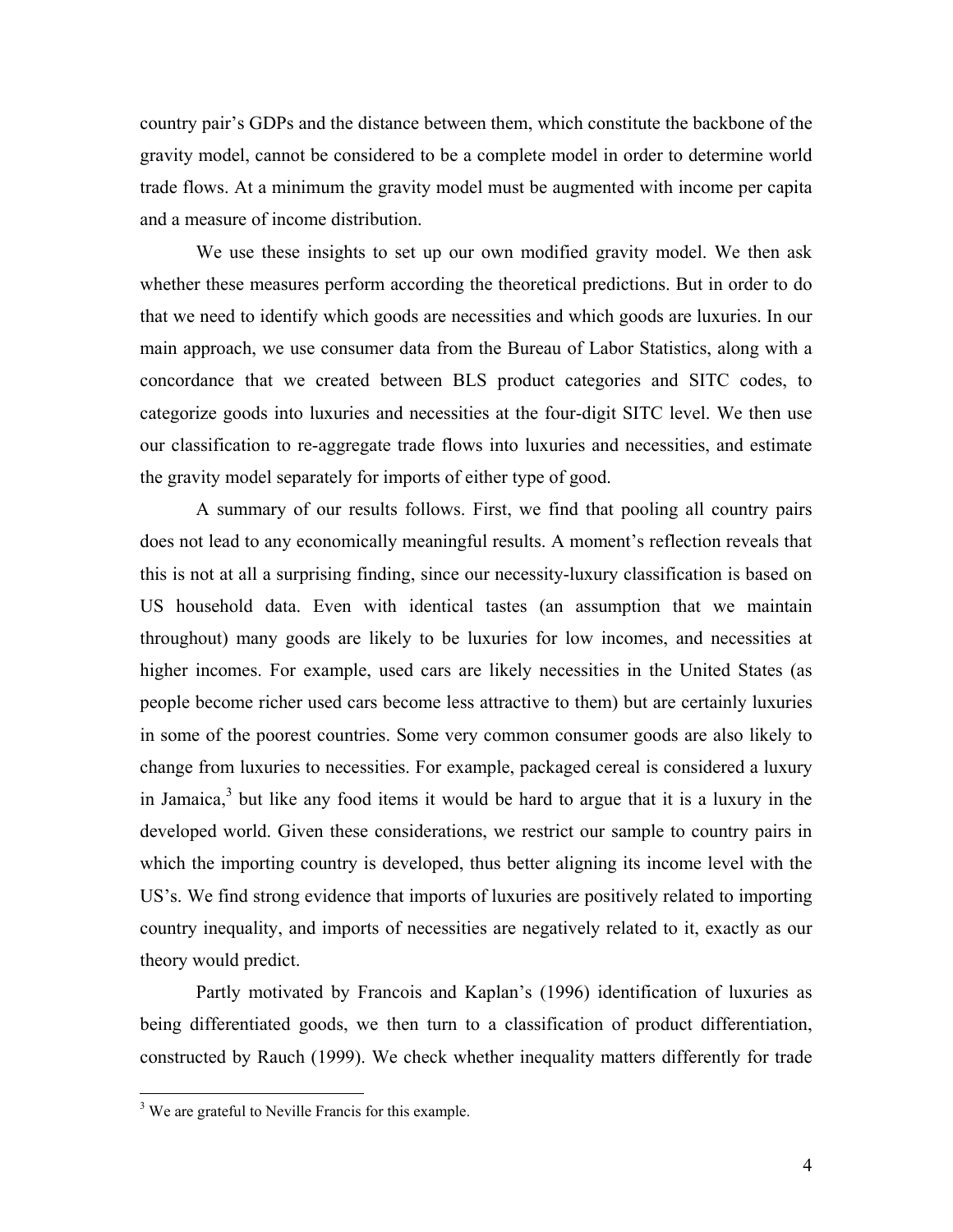in differentiated goods, as compared to trade in homogenous goods. We find only weak evidence of systematic differences in the inequality coefficient, thus not lending support to one of Francois and Kaplan's assumptions. We conclude that the assumed relationship between product differentiation and income elasticity of demand is not very strong.

In our third approach, we look at a classification of trade flows based on the income levels of the country of origin (while controlling for the country of destination). We find that, holding everything else constant, an increase in the inequality of the importing country leads to higher imports from rich countries and a reduction of imports from poor countries. This result clearly shows that on average high-income countries produce luxuries and low-income countries produce necessities, thus validating one key assumption in Markusen (1986), which is also used by Mitra and Trindade (2005): high income elasticity goods are on average capital intensive. Note that in our second and third approaches we use our full sample (allowing less developed countries to be importers) since we are no longer relying on consumer data from US sources.

We consider our paper complementary to Francois and Kaplan (1996), while departing from it in a number of dimensions. First, quite importantly, we purposefully choose the most successful and widely employed model of empirical trade, the gravity model. We will then be able to pinpoint precisely how much inequality matters for trade, as compared to the standard results. For example, our calculations show that if income distribution in the United States became as equal as Canada, the US would import about 9 – 13% less in luxury goods and 13 – 19% more in necessity goods. Second, and equally important, note that Francois and Kaplan in their first approach rely on two crucial assumptions to identify goods that are luxuries (we mention their second and third approaches below). First, they assume that luxuries are differentiated goods. Second, they assume that differentiated goods are those that have higher indices of intra-industry trade. While both links in this chain of assumptions are justified by Linder's story (which is ultimately what Francois and Kaplan are trying to test), it remains an empirical question to decide whether they are valid or not. We break open both links with the use of the first *direct* classification of luxuries and necessities that is compatible with international trade data. Therefore we can test directly the effect of income inequality on trade of luxuries and necessities.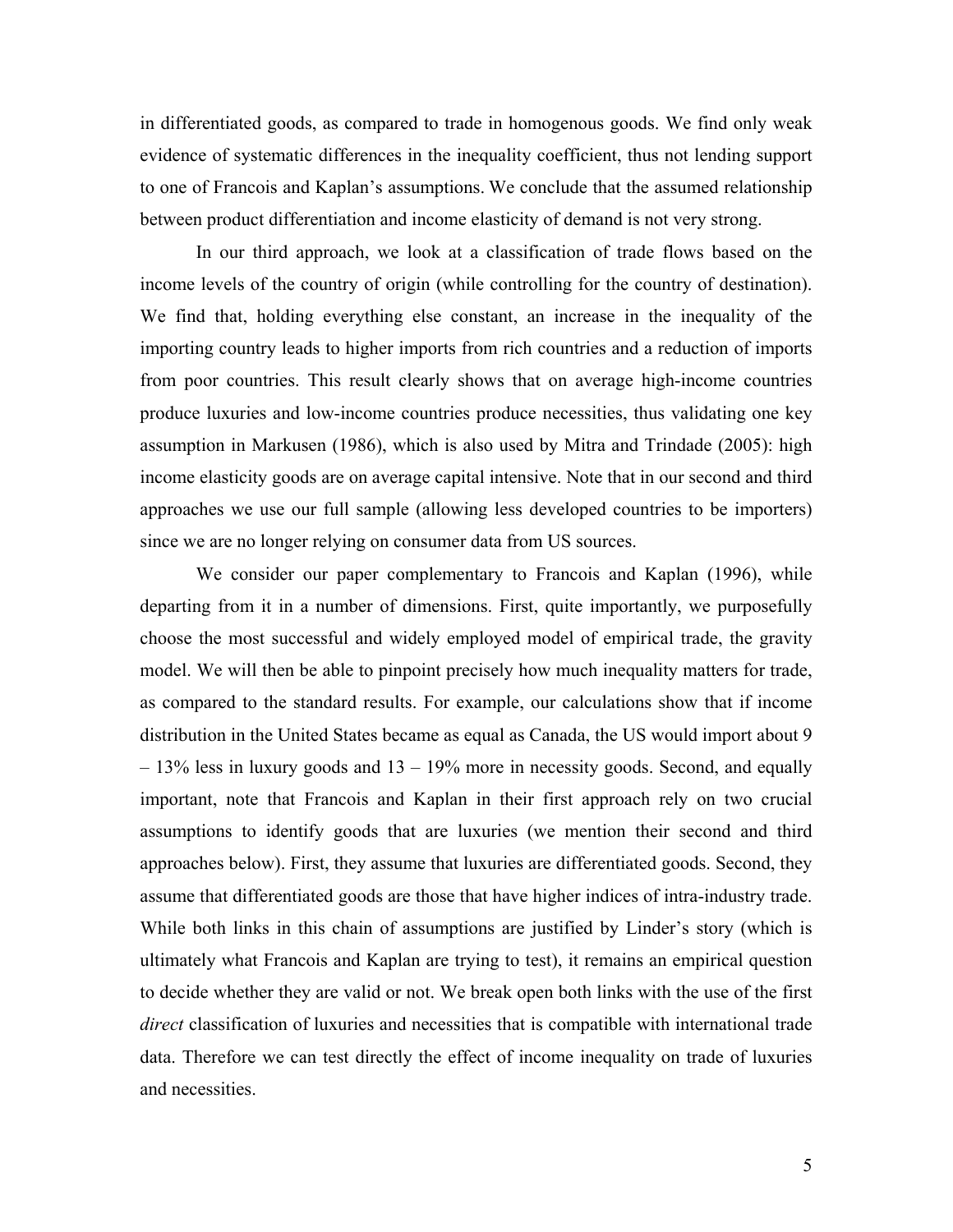Note that in our analysis each observation is a country pair at a point in time. Therefore, we make use of much more information than Francois and Kaplan, whose study aggregates imports to each developing country across different exporters and does not have a time component. The panel structure of our data allows us to control for country-specific effects, expunging the results from any such effects that might contaminate the impact of inequality. Note that while for the first part of our analysis, we are forced by the origin of the goods classification (the US) to look at the imports of developed countries only, for the rest of the analysis we pool all developed and developing country data. Using income distribution data from developing countries only, as Francois and Kaplan (1996) do, can be problematic, because of potential measurement problems in those countries.<sup>4</sup> Importantly we will be able to state what trade looks like for different pairs of countries (such as between two high income countries, between a high and a low income country, and so on), and will argue that the patterns of trade with respect to luxuries and necessities are different for different pair types, which to our knowledge is a new empirical effect (see the theories in Markusen 1986 and Mitra and Trindade 2005).

In sum, the paper makes three contributions to the literature. First, we examine the role of inequality (through nonhomotheticity of preferences) in determining the composition of trade. We emphasize that this effect occurs from the demand side, which has been an understudied aspect of international trade flows. Second, we document novel patterns of trade between different pairs of countries. Third, we hope that our classification of 4-digit industries into luxuries and necessities should be useful to researchers interested in the role of income elasticity in trade.

# **2 Theoretical Considerations**

If tastes are homothetic, the income expansion path is a straight line starting from the origin.<sup>5</sup> If tastes are nonhomothetic, then some goods are luxuries and others are necessities, meaning that they have income elasticities of demand higher and lower than

<sup>&</sup>lt;sup>4</sup> This would be the case, for example, if a large proportion of asset ownership and of economic transactions in developing countries is informal.

 $<sup>5</sup>$  The income expansion path is the locus of consumption bundles for varying income levels at constant</sup> prices.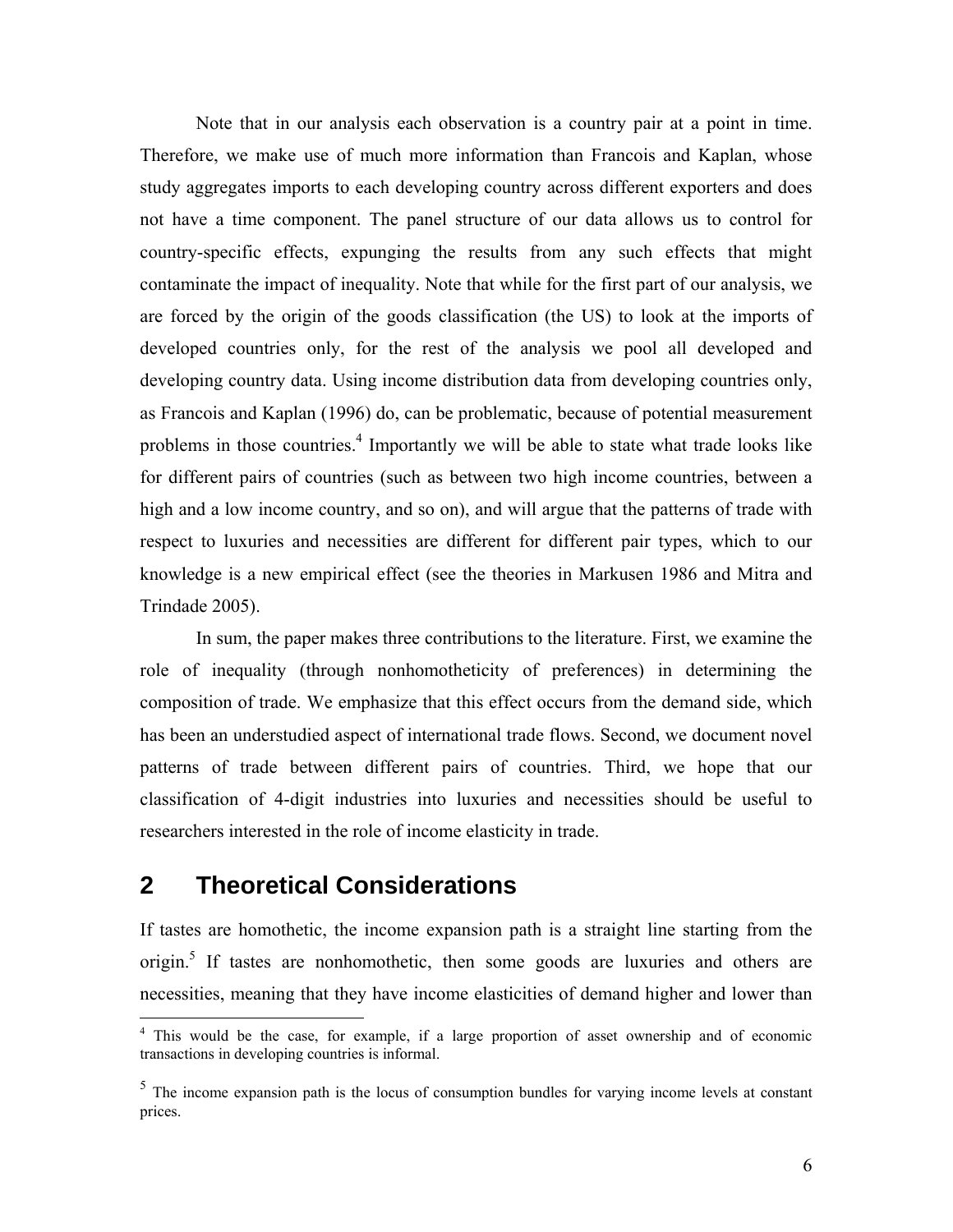one, respectively. The empirical investigations of Hunter and Markusen (1988) and Hunter (1991) find that, in contrast to the standard assumption in trade models, tastes are nonhomothetic in a statistically and economically significant way. According to Hunter, for example, restricting preferences to be homothetic causes an overestimation of the total volume of trade by approximately 25 percent.

 In this paper, we take the stance that if tastes are nonhomothetic, there is a case for studying the effects of income distribution on trade flows. To our knowledge, ours is the first gravity-based paper to do so. Suppose that there are *n* individuals in an economy with two goods, which we call *L* and *N* (luxuries and necessities). It is well-known that if we assume preferences to be homothetic and identical, we can write the aggregate demand function for *L* as follows:

$$
L = D(p, I),\tag{1}
$$

in which *p* is the price ratio (=  $p_l/p_N$ ) between the two goods, and  $I = \sum_{j=1}^n I_j$  is total income in the economy, *Ij* being *j*th individual's income. There is an analogous demand function for *N*. Now let us relax the assumption of homothetic tastes, which we do in two steps. First, suppose that the income expansion path is a straight line that does not pass through the origin (see the line labeled E in figure 1). This is usually called quasihomothetic tastes. This path is consistent, for example, with assuming that good *N* is food, which has a minimum subsistence level that every consumer tries to reach before she buys any good *L*.

 Let us first note that with quasi-homothetic tastes aggregate demand no longer is simply a function of aggregate income. Even with a perfectly equal economy where all consumers have the same income (and consume say at point  $C_0$ ), we must now know where along line E each consumer is: the richer he gets, the more proportion of good *L* he consumes. Thus, income per capita matters. However note that income distribution still does not matter, as long as all consumers are rich enough to consume both goods. Suppose for example that the economy has two consumers, both consuming at *C0*. Redistribute income from one consumer to the other, such that they end up consuming at points  $C_1$  and  $C_2$ , respectively. Because  $C_1 + C_2 = 2C_0$ , aggregate demand remains unchanged. In conclusion, with quasi-homothetic tastes, equation (1) is replaced by

$$
L = D(p, I, I/n),\tag{2}
$$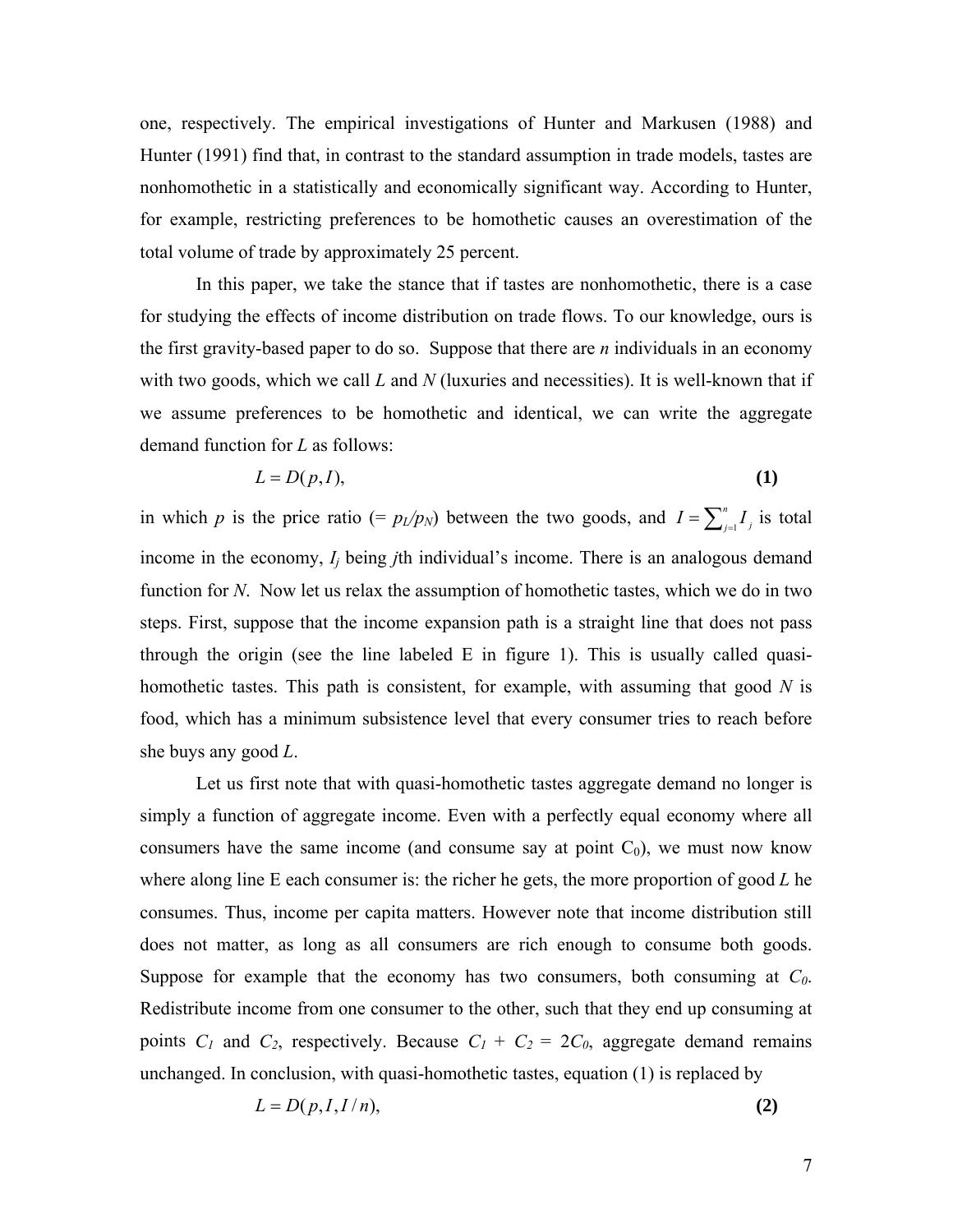that is, we add income per capita *I/n* as an argument of aggregate demand.

 Second, suppose that preferences are strictly nonhomothetic in such a way that the income expansion path is curved (see figure 2). Income per capita still matters here, of course. But now, performing the same income redistribution experiment as above, we see that aggregate demand changes. In particular, note that aggregate demand for good *L* increases  $(L_1 + L_2 > 2L_0)$ , while it decreases for good  $N(N_1 + N_2 < 2N_0)$ . Thus, aggregate demand now depends on the income of each consumer in the economy: as inequality in the country rises, aggregate demand for luxuries increases and aggregate demand for necessities decreases. Equations (1) and (2) are amended as follows:

$$
L = D(p, I_1, I_2, \dots, I_n). \tag{3}
$$

One problem with this specification is that we do not have data on every single consumer. What we do have are various summary measures of income distribution. More precisely we have several moments of the distribution. Consequently, we work with an approximation of equation (3) by including those moments:

$$
L = D(p, I, I/n, \sigma),
$$

where  $\sigma$  is the measure of income dispersion, that is of income inequality.

 We make use of these insights to modify the gravity equation. Let the value of country *i*'s production of luxuries and necessities be denoted by  $X^i_L$  and  $X^i_N$ , respectively. Country *i*'s values of exports of luxuries and necessities to country *j* are then given by  $X^{ij}_{l} = s^{j}_{l} X^{i}_{l}$ ,  $X^{ij}_{l} = s^{j}_{l} X^{i}_{l}$ , respectively, where  $s^{j}_{l}$  and  $s^{j}_{l}$  represent country j's shares of world expenditure on luxuries and necessities respectively. Further, letting  $\alpha^{i}$  and  $\alpha^{i}$  =  $(1 - \alpha^{i}$  *i*) denote the shares of luxuries and necessities respectively in the overall GDP of country *i*, and taking logs, we have

$$
\log X^{\mathit{ij}}_{\scriptscriptstyle{L}} = \log s^{\mathit{j}}_{\scriptscriptstyle{L}} + \log \alpha^{\mathit{i}}_{\scriptscriptstyle{L}} + \log GDP^{\mathit{i}},
$$
  

$$
\log X^{\mathit{ij}}_{\scriptscriptstyle{N}} = \log s^{\mathit{j}}_{\scriptscriptstyle{N}} + \log \alpha^{\mathit{i}}_{\scriptscriptstyle{N}} + \log GDP^{\mathit{i}}.
$$
 (4)

With non-homothetic preferences, we can write

$$
s^{j}_{k} = \phi(\frac{GDP^{j}}{GDP^{W}}, (GDP/capita)^{j}, \sigma^{j}, \sigma^{W}),
$$
  
\n
$$
s^{j}_{k} = \psi(\frac{GDP^{j}}{GDP^{W}}, (GDP/capita)^{j}, \sigma^{j}, \sigma^{W}),
$$

where  $(GDP/capita)^j$  denotes GDP per capita of country *j*,  $GDP^W$  is world GDP,  $\sigma^j$  is the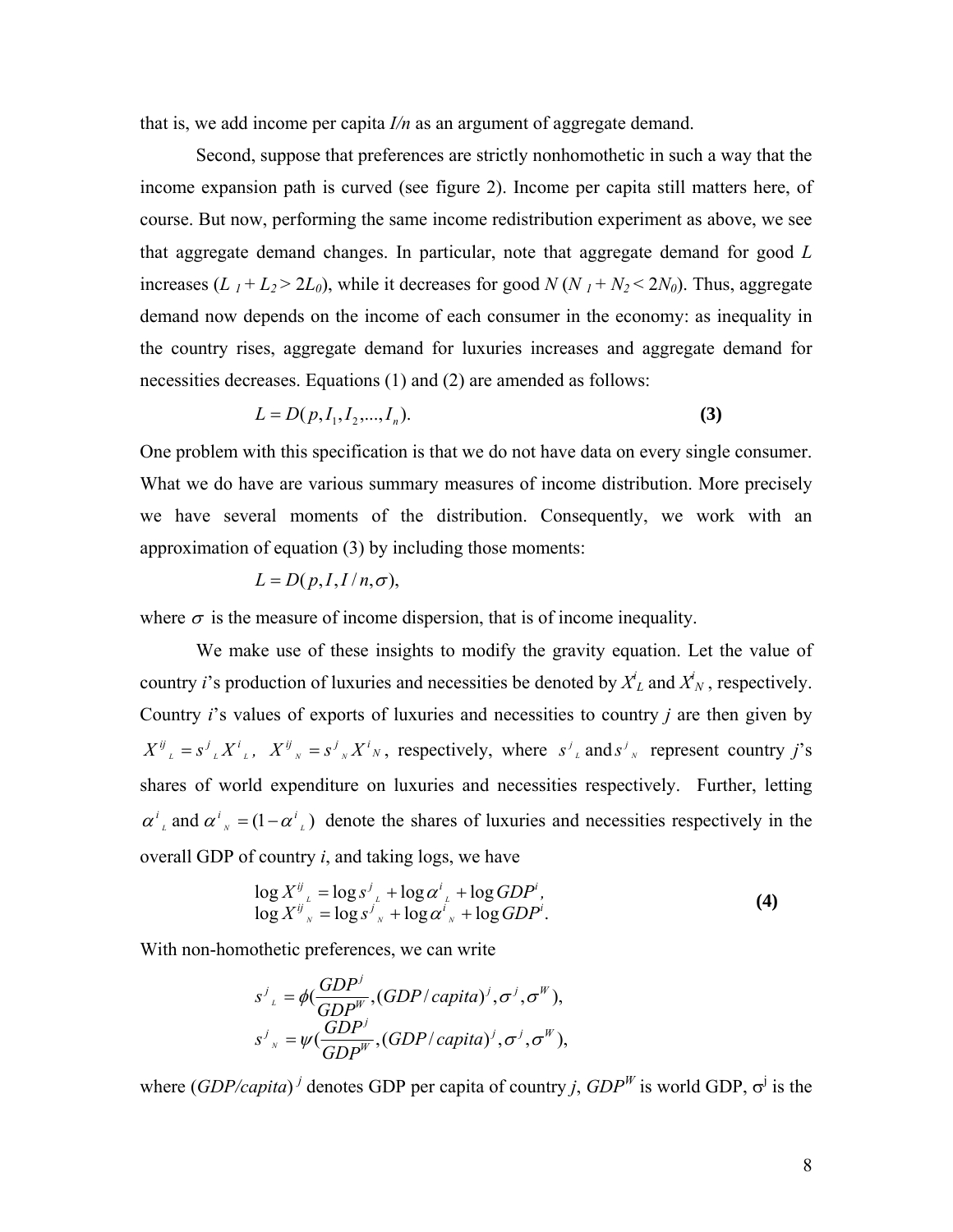inequality measure of country *j* and  $\sigma^W$  is the inequality measure for the world. Here, all countries face a common world relative price of luxuries to necessities, and therefore this variable is absorbed into a year fixed effect in our regressions. A first-order Taylor expansion yields:

$$
\log s^{j}_{\mu} = \beta_{0} + \beta_{1} \log(\frac{GDP^{j}}{GDP^{W}}) + \beta_{2} \log(GDP/capita)^{j} + \beta_{3}\sigma^{j} + \beta_{4}\sigma^{W},
$$
  

$$
\log s^{j}_{\mu} = \gamma_{0} + \gamma_{1} \log(\frac{GDP^{j}}{GDP^{W}}) + \gamma_{2} \log(GDP/capita)^{j} + \gamma_{3}\sigma^{j} + \gamma_{4}\sigma^{W}.
$$

Here, the coefficients of per capita GDP and inequality are positive in the case of luxuries and negative in the case of necessities. Plugging into equation (4), we have:

$$
\log X^{\ddot{y}}{}_{\iota} = \beta_0 + \beta_1 \log GDP^j - \beta_1 \log GDP^W + \beta_2 \log (GDP/capita)^j
$$
  
+  $\beta_3 \sigma^j + \beta_4 \sigma^W + \log \alpha^i{}_{\iota} + \log GDP^i$ ,  

$$
\log X^{\ddot{y}}{}_{\iota} = \gamma_0 + \gamma_1 \log GDP^j - \gamma_1 \log GDP^W + \gamma_2 \log (GDP/capita)^j
$$
  
+  $\gamma_3 \sigma^j + \gamma_4 \sigma^W + \log \alpha^i{}_{\iota} + \log GDP^i$ . (5)

We estimate equations similar to equation (5). They are of course the well-known gravity equations, in that exports from country *i* to country *j* depend on the logarithms of the GDP of each country. However, the equations are modified by the inclusion of *GDP per capita* and inequality for the importing country. Note that according to the gravity literature, the *GDP per capita* plays a dual role in the estimation, in that the stage of development of the trading countries may capture trade barriers.<sup>6</sup> Therefore, its role through nonhomotheticity will be virtually impossible to identify. The effect of nonhomothetic preferences through the inequality measure is more clear-cut and less contaminated. As is traditional in the gravity literature, we also allow for natural barriers to trade, proxied by distance. One last modification is that we expect from the model that the coefficients on luxuries and necessities to be different, and therefore for our main model we will estimate two different equations, one for luxuries and one for necessities.

In deciding on how to classify goods as necessities and luxuries, we need to address the fact that nothing guarantees that a good is *only* a necessity *or* a luxury. In fact, the opposite is likely to occur often, for example a good may at low levels of income be a luxury, while at higher levels of income it becomes a necessity. We will use US

<sup>&</sup>lt;sup>6</sup> Frankel (1997) argues that per-capita GDP's capture formal and informal barriers to trade, and are therefore negatively correlated with trade barriers not directly measured by distance.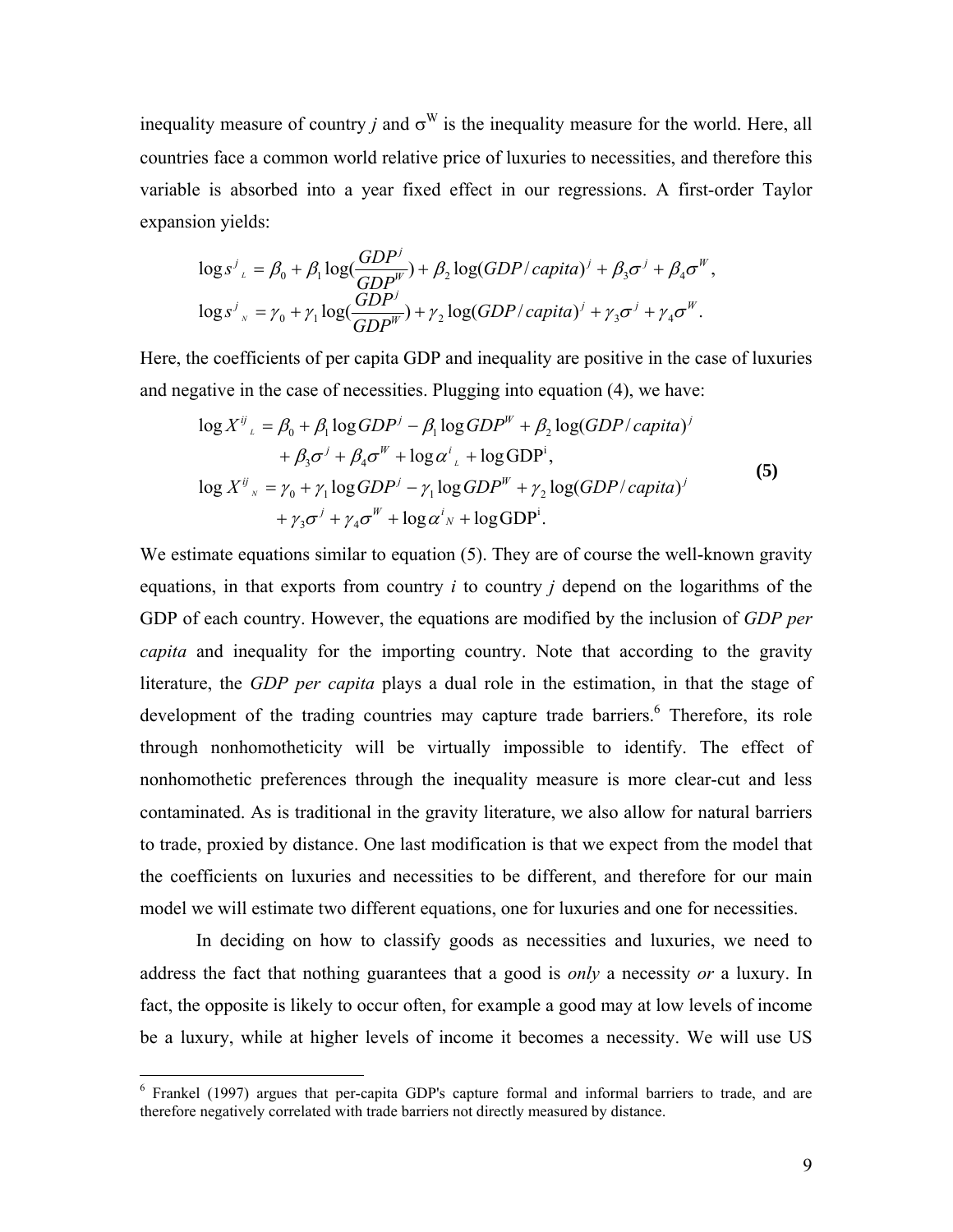household data to classify goods into luxuries and necessities, as those are the most readily available household data, and also the most likely to be accurate. Note that we maintain the assumption of identical preferences throughout this paper. Therefore, our use of US data is a less severe problem when we use our classification to study other developed countries' demands, as the populations in developed countries will be in the same approximate region of the income expansion path as the US population. But it may be a problem when we use the classification for less developed countries. Being attuned to this difficulty will have the consequence that we shall have to drop observations in which a less developed country is the importer (but not when it is the exporter).

## **3 Empirical Strategy**

### *A. Direct measure: luxuries versus necessities*

The standard gravity model estimates the volume of trade between two countries, as determined by the product of their GDPs, and some factors that may stimulate or impede trade. Among the latter factors, it is standard to include the distance between the two countries (a proxy for trade costs). As discussed in the previous section, we add percapita GDP and a measure for the second moment of income distribution (income inequality), both of which also matter if preferences are nonhomothetic. We have already noted that GDP per capita will perform a dual role, and its interpretation should be treated with care. This is one further reason to include inequality, since its interpretation is more straightforward.

We expect that the impact of the different variables, especially GDP per capita and inequality, on the international trade of some good will depend on the nature of the good being transacted. If the good is considered a luxury, then the impact of importing country inequality should be positive, while the converse is true of necessities. We must therefore classify goods as luxuries or necessities in a manner that is compatible with the trade data, and aggregate trade flows according to these two categories. We describe in the next section and in the appendix how we constructed our classification. We then estimate the following model: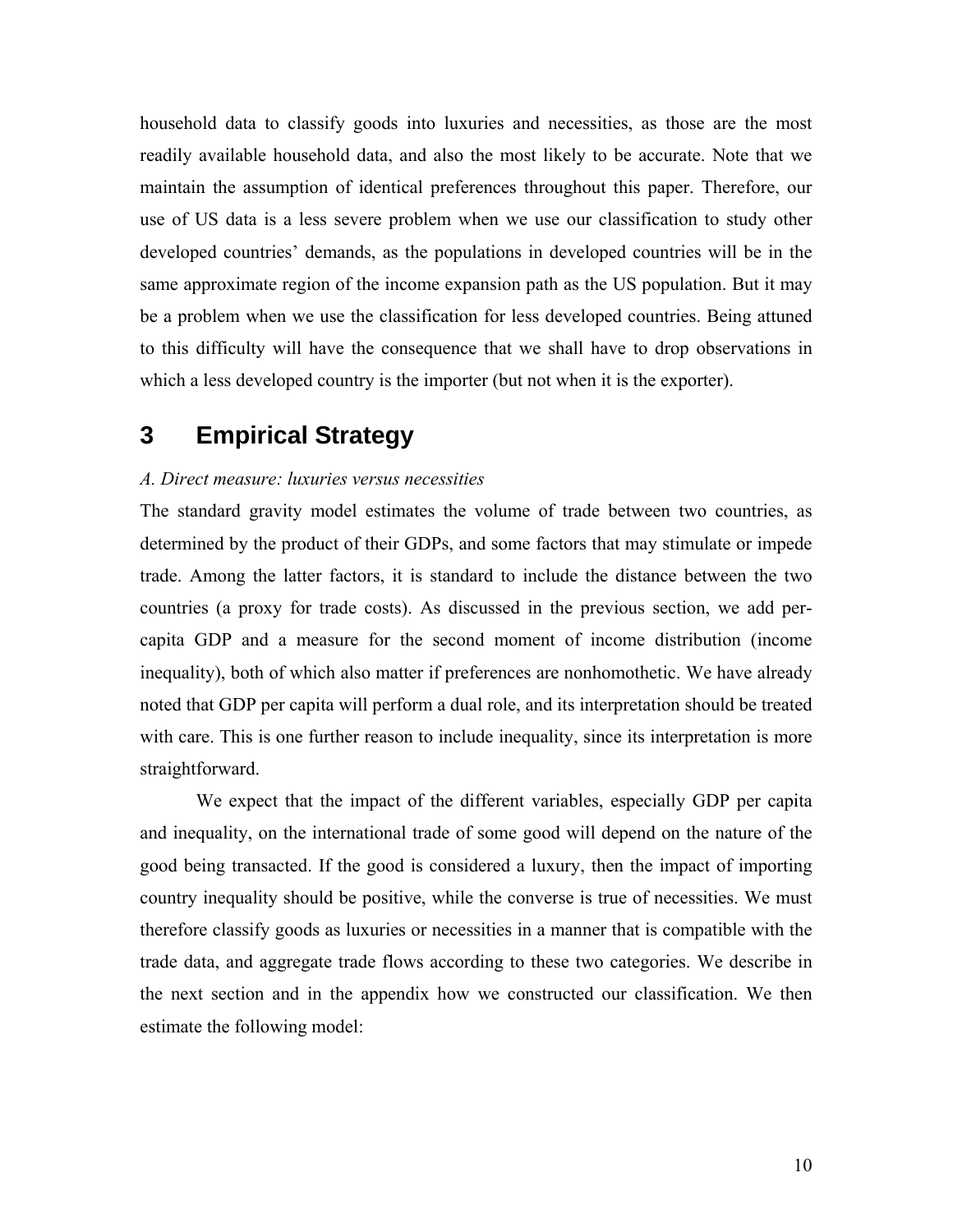$$
\ln X_{ijk} = A_{ik} + A_{jk} + A_{kt} + \beta_{1Ek} \log(GDP_{it}) + \beta_{1Mk} \log(GDP_{jt}) +
$$

$$
\beta_{2Ek} \log \left[ (GDP/Capita)_u \right] + \beta_{2Mk} \log \left[ (GDP/Capita)_u \right] + \tag{6}
$$

 $\beta_{3k} \log(\text{Distance}_{ij}) + \beta_{4k} \text{Inequality}_{jt} + v_{ijkt}$ ,

where the variables are defined as follows:

 $X_{iik}$ : exports from country *i* to country *j* in category *k* (luxuries or necessities) in year *t*; *GDP<sub>it</sub>*: country *i*'s GDP in year *t*;

 $(GDP/Capita)_{ii}$ : country *i*'s GDP per capita in year *t*;

*Distanceij*: great circle distance between principal cities of countries *i* and *j*;

*Inequality<sub>it</sub>*: income inequality in (importing) country *j* in year *t*;

 $v_{iikt}$ ,  $u_{iikt}$ : error terms, with assumed normal i.i.d. distributions.

We use country fixed effects  $(A_{ik}$  and  $A_{ik}$ ) throughout, which stand for country specific factors that may affect differently trade of luxuries and trade of necessities. These might include differences in tastes, comparative advantage in one of the two types of goods, country-specific trade barriers, or multilateral resistance effects.<sup>7</sup> Finally, we also use "fixed time effects," *Akt*, to account for such things as business cycles, systematic currency fluctuations, changes in price levels, worldwide rise or fall in protectionism and so on. Also, these time effects are added to control for variables that although they change with time, are common to all countries at a given point in time. Examples of such variables are world GDP and world inequality  $(GDP^W)$  and  $\sigma^W$  in our previous section).

### *B. Homogeneous versus differentiated goods*

1

Next we use a classification devised by Rauch (1999), which separates goods at the 4 digit SITC level according to three different types: goods that are traded in organized

<sup>&</sup>lt;sup>7</sup> For a discussion of the latter, see Anderson and van Wincoop (2003). The case for using country fixed effects to capture multilateral resistance is made by Feenstra (2003). Gravity models with country fixed effects have been estimated by Feenstra (2002) and Dunlevy (2006), among others. Note that this paper is *not* about trade barriers, or about how they interact, which is Anderson and van Wincoop's true contribution to the literature. In other words, the effects that we test here would still be present, even if all trade barriers were zero. Any attempt to use Anderson and van Wincoop's full approach would suffer the difficulty that their model was deduced with the assumption of homothetic tastes, and therefore would not be immediately relevant for our purposes. Using fixed country-year effects also does not solve the problem, as the fixed effects would absorb our inequality variable.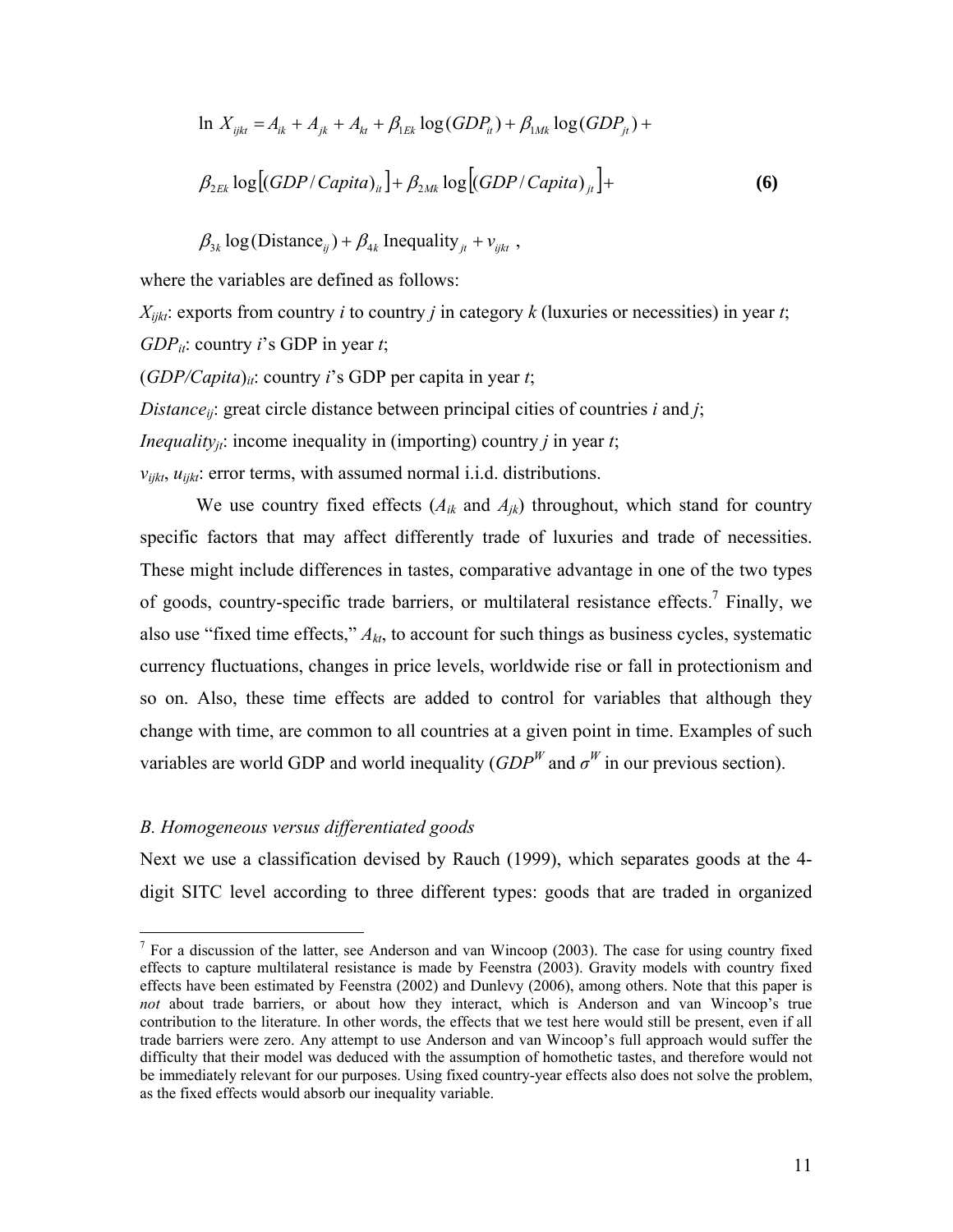exchanges; goods that are not traded in organized exchanges but for which there is a published reference price; and goods which fall under neither of the two previous categories. Rauch argues that the last type is more differentiated than the first two types. We estimate equation (6) for two categories of goods.  $k=w+r$  is the category that aggregates trade in all goods with organized exchanges (*w*) plus goods with reference prices (*r*). This is the category of homogeneous goods. *k=n* denotes trade in all other goods, that is, in differentiated goods. We are motivated to separate trade into these two categories motivated by the following two reasons: (a) Linder's (1961) book, which also motivated previous empirical work, and which argued that luxuries are manufactured, differentiated, goods; (b) Francois and Kaplan's (1996) evidence that works in the same direction. It is certainly plausible that differentiated goods such as automobiles and toys tend to be bought by consumers who have considerable disposable income after the bare necessities of life are met. Since, unlike Francois and Kaplan, we have at our disposal a direct measure of product differentiation, it seems worthwhile to compare our results with theirs.

### *C. Source country*

We next attempt to correlate the country of origin of a given good to whether that good is a necessity or a luxury. Here, the working hypothesis is that a country will either produce luxuries or necessities but not both. Because this is an obvious approximation of reality it is surprising how strong the results come out. Specifically, we re-estimate the models in equation (6) differently. The first difference is that we use *total* exports from country *i* to country *j*. Second, we include the variables *HighIncomei* and *MidIncomei*, which are dummies for whether the exporting country *i* is high or mid-income. Third, we also include *HighIncomej* and *MidIncomej*, which perform the analogous role for the importing country. These dummy variables are introduced both in levels and interacted with *Inequality* for the importing country.

 We then estimate the average impact of inequality on bilateral trade, for the different combinations of income levels of the importing and the exporting countries. Since we allow three income levels (high-income, medium-income, or low-income), there will be nine combinations in all.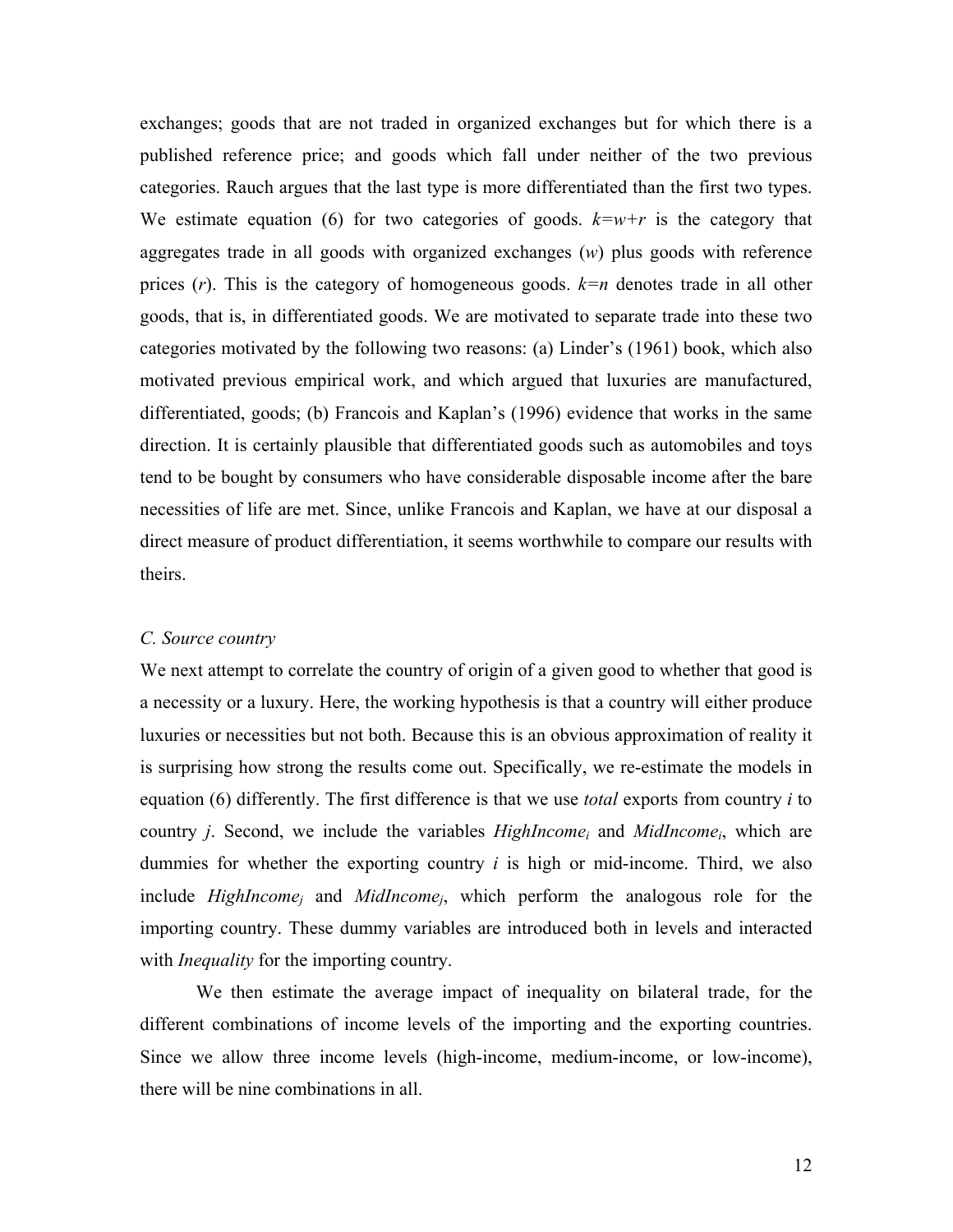#### *D. Robustness checks*

Starting with the estimation that uses our direct classification of luxuries and necessities, note that the dependent variable  $X_{ijk}$  is bounded below by zero, and the bound is observed for a large number of bilateral observations. Therefore, besides estimating models (6) with OLS, we also estimate a corresponding Tobit model. The equation is changed to:

$$
\ln X_{ijkl} = Max\{A_{ik} + A_{jk} + A_{kt} + \beta_{1Ek}\log(GDP_{it}) + \beta_{1Mk}\log(GDP_{jt})
$$
  
+  $\beta_{2Ek}\log[(GDP/Capita)_{it}] + \beta_{2Mk}\log[(GDP/Capita)_{jt}]$   
+  $\beta_{3k}\log(Distance_{ij}) + \beta_{4k}$  Inequality<sub>jt</sub> +  $v_{ijkt}$ , 0}, (7)

where the estimation is performed with maximum likelihood methods. Note that for all models we replaced the (logs of) missing trade flows with zeros. This is because typically missing trade flows happen between small countries that are far apart, and the most likely reason for no trade to be recorded is absent or negligible trade between them.

 We also perform median regressions as robustness. This is a type of regression that attempts to estimate the median of the dependent variable (as opposed to the mean), conditional on the independent variables. Therefore, it is quite robust to outliers and bunching of zeros in the dependent variable.

 We then try further ways to check the robustness of the results. First, since it is possible that the impact of inequality is non-linear, we experiment with the inclusion of the square of inequality. Second, apart from using the Gini coefficient, the most widely used summary measure of inequality, we also experiment with the ratio of the income of the top quintile in the income distribution to the income of the bottom quintile. In this way, we hope to capture various aspects of income inequality. This also has the advantage that it responds to a possible criticism of the Gini index, namely that it is a measure that is relatively insensitive to changes in the extremes of the distribution.

 One further issue may be the possible endogeneity of the inequality variable. This may occur through a Stolper-Samuelson effect, in which a country's trade has a direct impact on its factor rewards, and thus an indirect impact on inequality. $8$  We handle such concerns by restricting the sample in two ways: first, we exclude all observations in which the exporting country represents more than 1% of the importing country's trade;

 $\frac{8}{\sqrt{3}}$  A country with a leftist government that wishes to enhance equality may well use trade policy to do so.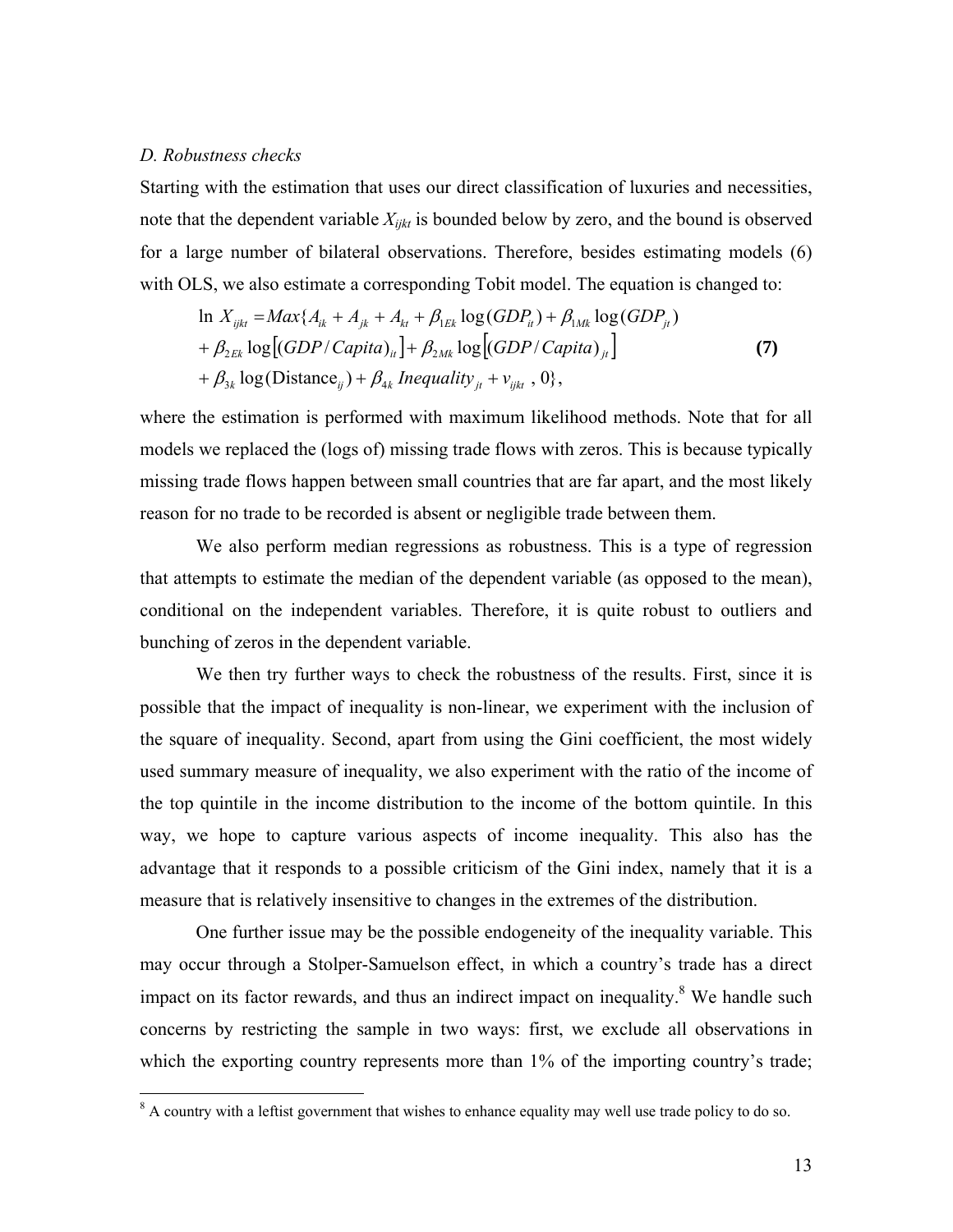second, we exclude all observations in which the exporting country has one of the 5 largest GDPs for that year. The goals of both restrictions are the same. By excluding each country's major trading partners, we are restricting ourselves to imports that will have no or at most a negligible impact on inequality, but on which inequality will according to theory most definitely have an impact.

## **4 Data**

One contribution of this paper was the creation of a classification of goods as luxuries or necessities that is compatible with the most widely used trade classification in manufactures, namely the Standard International Trade Classification (SITC). In this section we briefly describe our procedure, leaving to the appendix a more complete documentation of our methodology to create this dataset and of some data issues that arose in the process. First, we obtained data from the Bureau of Labor Statistics on US households' expenditure layouts in 2001. The BLS separates US household population into five income quintiles and, for each quintile, lists the average expenditure share of about 100 consumption categories. These data are then used to extract information about which goods are luxuries and necessities. The next step was matching goods categories from the BLS with categories in international trade data in manufactures, which are coded in the SITC. We used this concordance between the two classifications to aggregate bilateral exports according to whether they are necessities or luxuries. At the end of this process, for any exporter *i*, importer *j*, and year *t*, we have two trade flows: exports by *i* to *j* in luxuries; and exports by *i* to *j* in necessities.

The trade data come from the World Trade Analyzer (WTA), which is a panel covering trade flows from 1970 to 1997 for most countries of the world, organized by the SITC, Revision 2, at the 4-digit aggregation level. The WTA was compiled by Statistics Canada, using bilateral trade data from the United Nations Statistical Office, and it has been made widely available by Robert Feenstra (2000). The usefulness of this dataset comes from its two main characteristics. First, Statistics Canada took special care to match import and export data between any two countries. Second, imports from one country to another are reported in quite a disaggregated manner. The latter feature is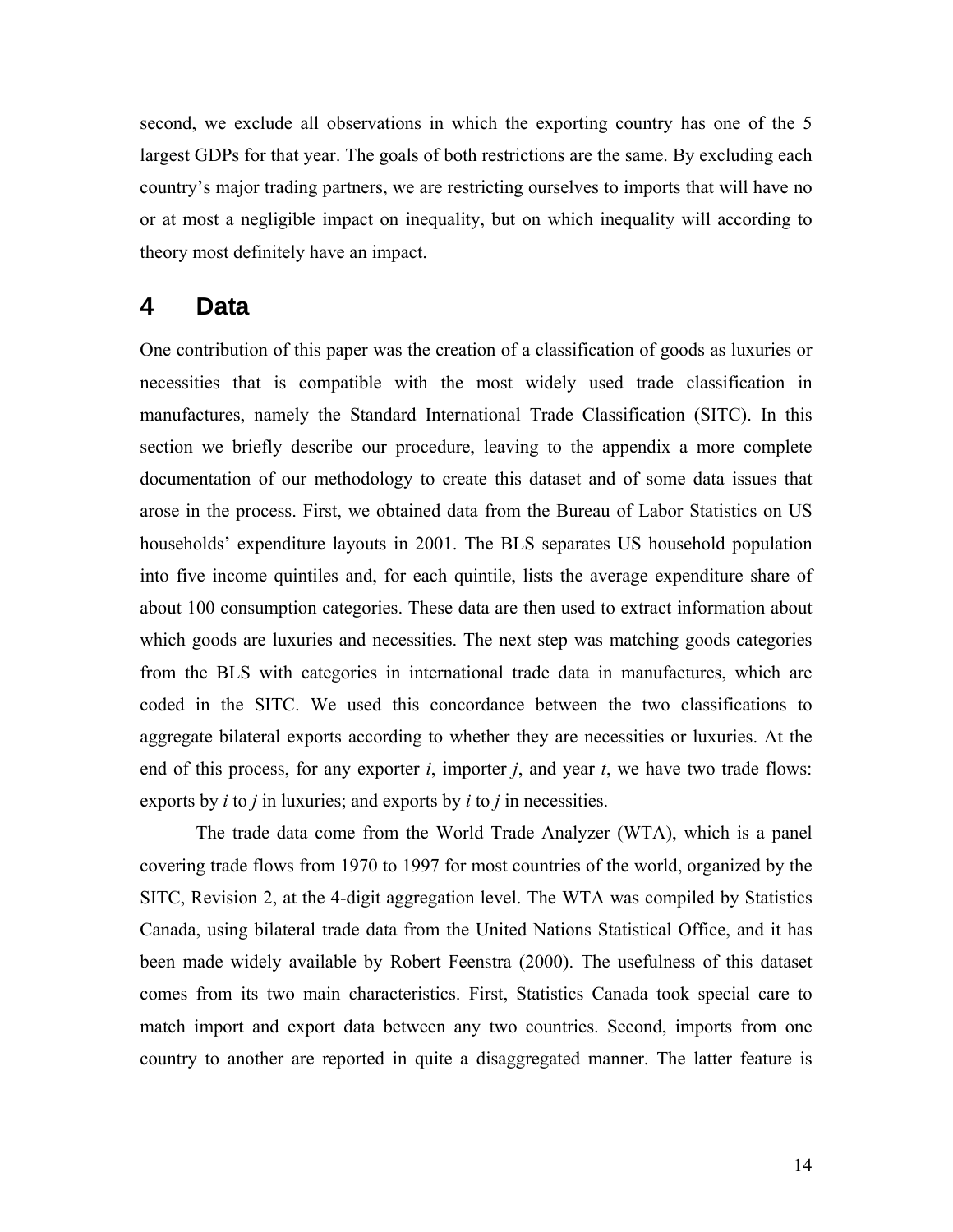important for our purposes, since we must aggregate trade data according to our luxury/necessity classification, and according to the Rauch commodity categories.

 We also use Rauch's (1999) classification, which divides 4-digit SITC goods into three groups: goods that are traded on organized exchanges (denoted by  $w$ ); goods that have reference prices  $(r)$ ; and finally those goods that fall into none of these categories, and therefore can be thought of as differentiated  $(n)$ . We aggregated w and r goods into *w+r*, and following Rauch take this aggregate to be homogeneous goods.

 For the purpose of defining income level dummies, we separated countries into high, medium, and low-income countries according to the World Bank's cutoffs to designate high income, middle income and low income countries. Note that countries can change their income classifications over time.

 Inequality data come from Dollar and Kraay (2002), according to whom theirs is the largest dataset on inequality available up to date. It is largely a recompilation of the UN-WIDER dataset that was also used by Deininger and Squire (1996) to construct what they call "a high quality dataset." These data contain a panel of 137 countries, spanning the years from 1955 to 1999. For the main part of the analysis we use the Gini coefficient as the summary measure of inequality.

 Real GDP and real per-capita GDP (in 1995 constant US dollars) come from the World Bank's *World Development Indicators*. We obtained the logarithm of the great circle distance data from Rose (2004).

### **5 Estimation Results**

### *A. Direct measure of luxuries and necessities*

We begin by aggregating bilateral exports into luxuries and necessities, and we then estimate equation (6) separately for each category. In light of the possibility that some goods switch from necessities to luxuries or from luxuries to necessities at different income levels and because we used US household data to classify goods, we restrict the sample to high-income importing countries only, keeping exporting countries unrestricted. The results of such a model are presented in the first two columns of table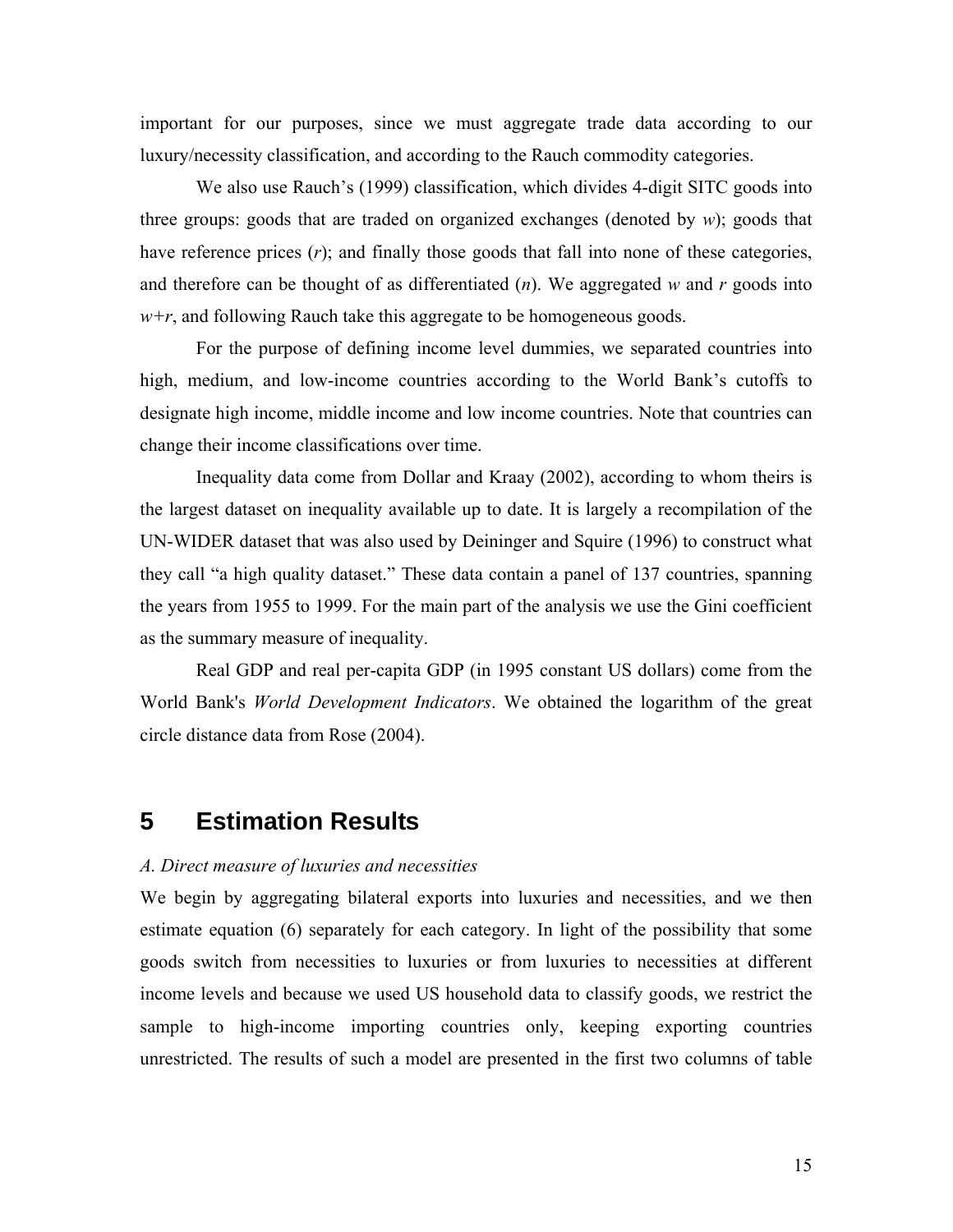1.<sup>9</sup> We also experimented with a model slightly different from equation (6), in that it restricts the importer and exporter GDP elasticities to be the same, as well as the importer and exporter GDP per capita elasticities to be the same. That model – which is sometimes taken to be the standard gravity model – is reported on columns 3 and 4 of the table for ease of comparison.

 We first note from either set of estimations that the gravity model works well, as countless numbers of papers have shown before us. All gravity variables enter with the right sign and roughly with magnitudes comparable to other gravity papers (note that in columns 1 and 2, the parameters on Log mGDP and Log (mGDP/capita) need to be added to get the total effect of the importing country's GDP).

 It is remarkable that only one variable changes sign between the two categories, and that is precisely the variable that the theory predicts. In particular, the main prediction of the model is strongly confirmed: imports of luxuries go up with importing country inequality, and imports of necessities go down. A percentage point increase in importing country inequality causes an increase of luxury imports by 0.9 percent and a reduction of necessity imports by 1.3 percent.<sup>10</sup> Thus for example if the US changed from its Gini index of 45 to Canada's Gini index of roughly between 30 and 35 (depending on year), the US would see a 9-13% reduction in luxury imports and a 13-18% increase in necessity imports. These are surely non trivial numbers. Inequality seems to have not only a statistical significant but also an economically significant impact on the structure of trade. $11$ 

### *B. Homogeneous versus differentiated goods*

The results that are most easily comparable to the work of Francois and Kaplan (1996) are shown on table 2. They are the estimation of equation (6) for the Rauch differentiated

<sup>&</sup>lt;sup>9</sup> The estimation with an unrestricted sample of all importing countries fails to get results that are economically meaningful and robust to inclusion and exclusion of country dummies, econometric techniques, and measures of inequality.

<sup>&</sup>lt;sup>10</sup> Note that the Gini coefficient in our dataset is measured on a scale of 0 to 100 (not 0 to 1).

 $11$  Table 1 also suggests that as we increase the per capita incomes of both trading partners, the composition of their trade shifts in favor of luxuries (even though trade increases both in luxuries and in necessities).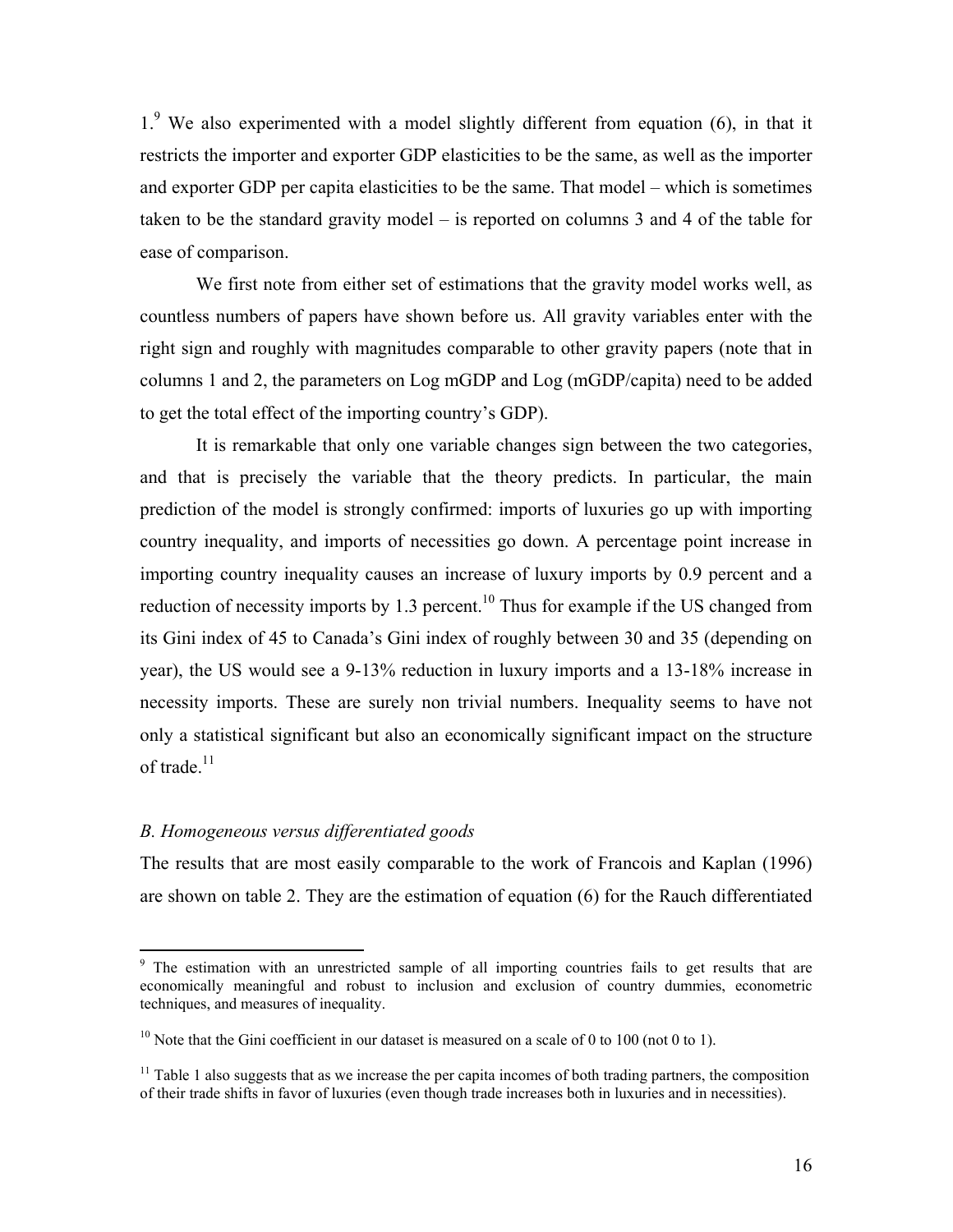and homogeneous categories, presented in odd and even columns, respectively. We obtain at best only modest support for Francois and Kaplan's approach. In two of their three approaches, the identifying assumption is that luxuries are differentiated goods.<sup>12</sup> Here we use a more recent, and arguably better, classification of product differentiation than the one they used.<sup>13</sup> When using the full sample we do not find that imports of homogeneous goods (identified as necessities) decrease with inequality. When we restrict the sample as we did in the previous subsection to high-income importing countries only, we do find that imports of homogeneous goods decrease with importing country's inequality, but the coefficient for the differentiated goods (identified as luxuries) loses significance and enters with the wrong sign. These results are perhaps not on the whole surprising, because we are after all positing that the definition of differentiated goods (ultimately a combination of technological and taste characteristics, as defined by Rauch) somehow maps to the definition of luxuries (purely a taste characteristic).

 Overall, no specification shows a statistically significant pattern that agrees with the theoretical prediction. This stands in contrast with the results of the previous subsection, in which by using a direct classification of luxuries and necessities, and thus avoiding any identifying assumptions, we do find such a statistically and economically significant pattern. Note that the contrast in table 2 between the two samples (the full sample and the restricted sample) alerts once more to the importance of considering demand, and nonhomothetic tastes in particular, for the empirical study of international trade. If tastes were homothetic, and each country's demand were simply proportional to world supply, then restricting the sample of importing countries should not matter, as long as we do not restrict the sample of *exporting* countries.

1

<sup>&</sup>lt;sup>12</sup> These are their first and third approach. Their second approach assumes that luxuries are goods that industrial countries trade more. We shall have something of this flavor in the next sub-section, in which we divide trade according to the income per capita of the trading partners.

<sup>&</sup>lt;sup>13</sup> In their first approach they use the *further* assumption that differentiated goods have high indices of intra-industry trade. In their third approach, they simply count the number of sub-industries that the industrial classification provides for each industry. Rauch's measure is arguably an improvement on both of these approaches, since it relies on market responses to each good (for example: are there reference prices widely available for the good?), not on the decisions of the officials that create industrial classifications.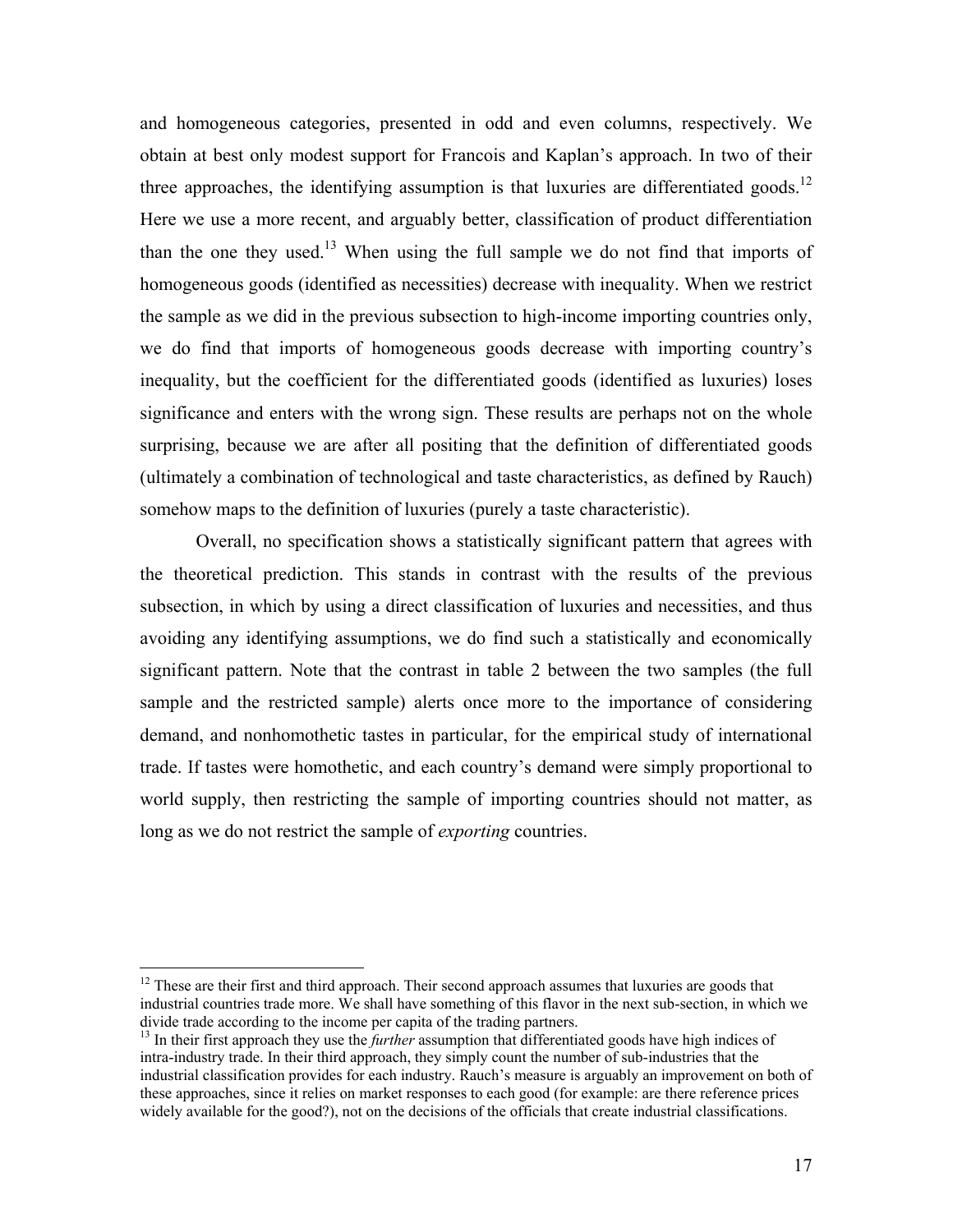### *C. Source country*

1

We now turn our attention to whether luxuries and necessities differ according to the income level or the stage of development of the source (exporting) country. Once again we find economically and statistically significant results. The main message we find is: developing countries export necessities, and developed countries export luxuries. We conjecture that this may be due to systematic technological differences between luxuries and necessities, which cause necessities to be labor-intensive goods. But it may also be due to differences in technological advancement of less developed versus more developed countries.<sup>14</sup> The result here is also consistent with the Markusen (1986) conjecture implying that the share of luxury production is higher in countries with higher per-capita income. This is also posited in Mitra and Trindade (2005). Then, if the exporting country *i* is high income, it will have a higher  $\alpha_L$  in equation (4), which in turn leads to a higher predicted  $X^{ij}$ , than if the exporting country were low or middle income.

 In order to thoroughly investigate this issue (and to see the roles of the country of origin versus that of the destination country), we created four additional dummy variables: *HighIncome<sub>i</sub>* and *MidIncome<sub>i</sub>* take value one if the exporting country *i* is high or mid-income, respectively, with two analogous variables for the importing country. Table 3 presents the regression results. All gravity variables enter with the right sign and most are significant at the 1% level.

 Note that since we interact the dummy variables with our measure of inequality for the importing country, we need to calculate the partial effect of inequality on imports. Since there are three types of countries (high, medium, and low income), there are nine types of country pairs for one-way trade. Table 4 presents the partial effects of inequality on imports, arranged in a matrix with all nine possibilities.<sup>15</sup> Again, these partial effects can be fairly large in magnitude. One can discern a fair amount of structure. Note that since the different rows let the income level of the *exporting country* vary, this is the

<sup>&</sup>lt;sup>14</sup> In other words, the reason for more developed countries to have comparative advantage in luxuries may be Hecksher-Ohlin: luxuries such as automobiles (but also leather bags and fashion clothing) systematically use capital more intensively than necessities. But the reason may also be Ricardian: simply because luxuries are consumed more as the world is getting richer, it is likely that luxuries are newer goods, with whose technology less developed countries have not yet caught up.

<sup>&</sup>lt;sup>15</sup> We calculate the partial derivative of bilateral one-way trade flow with respect to inequality.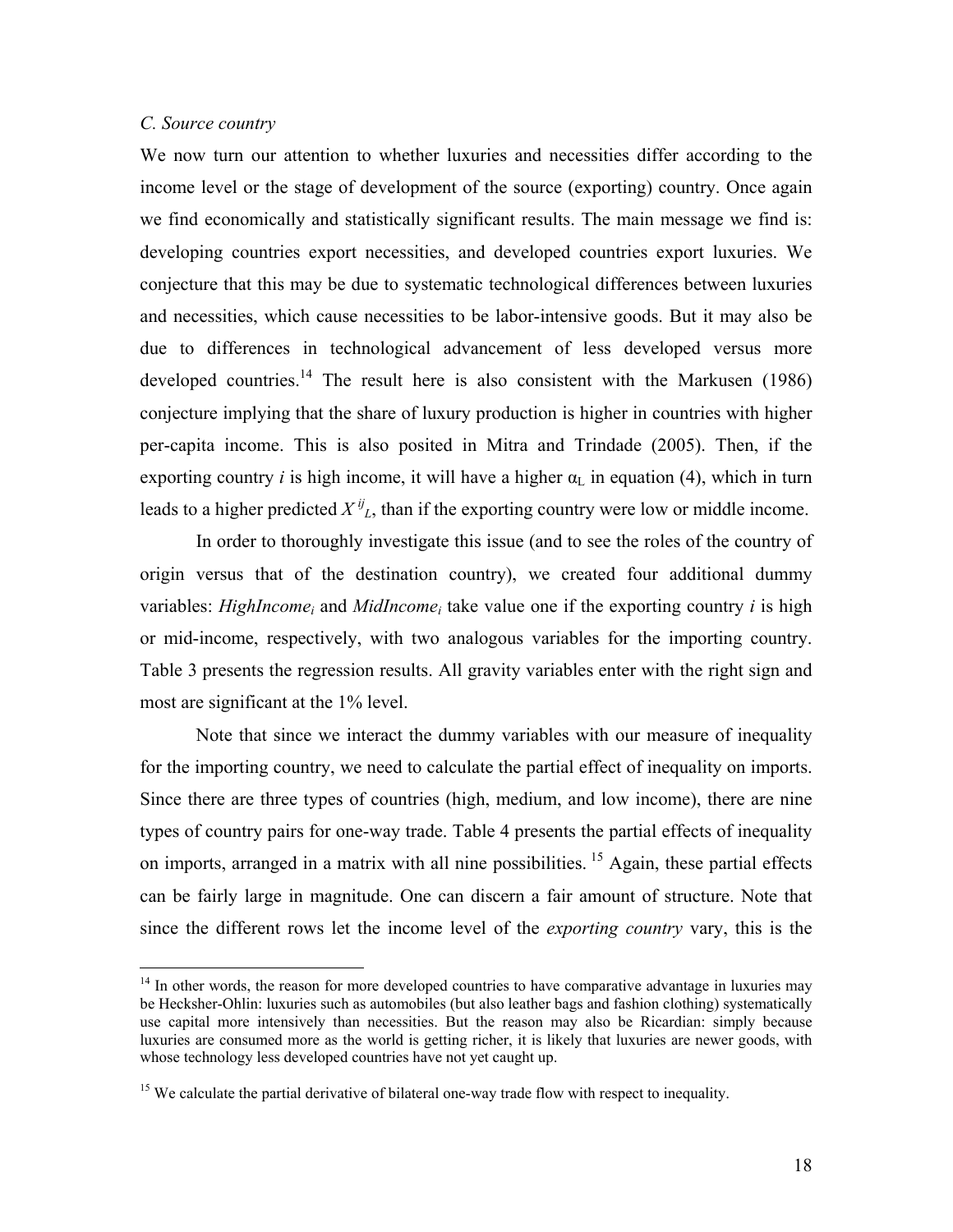variation of greatest interest. The results provide a fairly strong confirmation of the presumption that whether a good is a luxury or a necessity is mostly determined by country of origin, not country of destination. To see this, consider each row one by one. For the first and the third rows whenever the results are statistically significant, the row determines the sign of the partial effect of inequality on trade. In particular, by moving through the first row (barring the import demand from middle income countries which has a positive sign but is statistically insignificant), one can see that import demand from all income levels behaves as if the exports of low income countries are necessities. Analogously from the last row, exports from high-income countries behave as luxuries, irrespective of the income level of the importing country.

 Only for middle income exporters does the rule break down. Here, we have a result similar to something that we have already encountered: what is a luxury for someone may be a necessity for someone else at a different income level. In particular the pattern of signs in the middle row is reasonable: as the importer grows richer, it sees middle income countries more and more as *low* income, and therefore it sees middle income exports more and more as necessities: the sign of the coefficient starts out positive and ends as negative. Note that a sign pattern that would be the reverse of this would be unexpected.

 In sum, we provide strong support for the following stylized fact, to our knowledge not known to the empirical economics literature: *poor countries export necessities, and rich countries export luxuries*.

### *D. Robustness checks*

1

We have performed several robustness checks, a selection of which is reported in table 5. First, we checked for non-linearities with respect to inequality, with results reported in columns 1 and 2. Introduction of an additional squared inequality term does not qualitatively (or even quantitatively) change the results. The partial derivatives of imports with respect to inequality remain preserved in terms of sign and magnitude. Furthermore they remain preserved in significance if one accepts an  $11\%$  significance level.<sup>16</sup>

<sup>&</sup>lt;sup>16</sup> Even though inequality and inequality squared are individually insignificant in column 2 for necessities, they are jointly significant leading to the low p-value for the partial effect of inequality.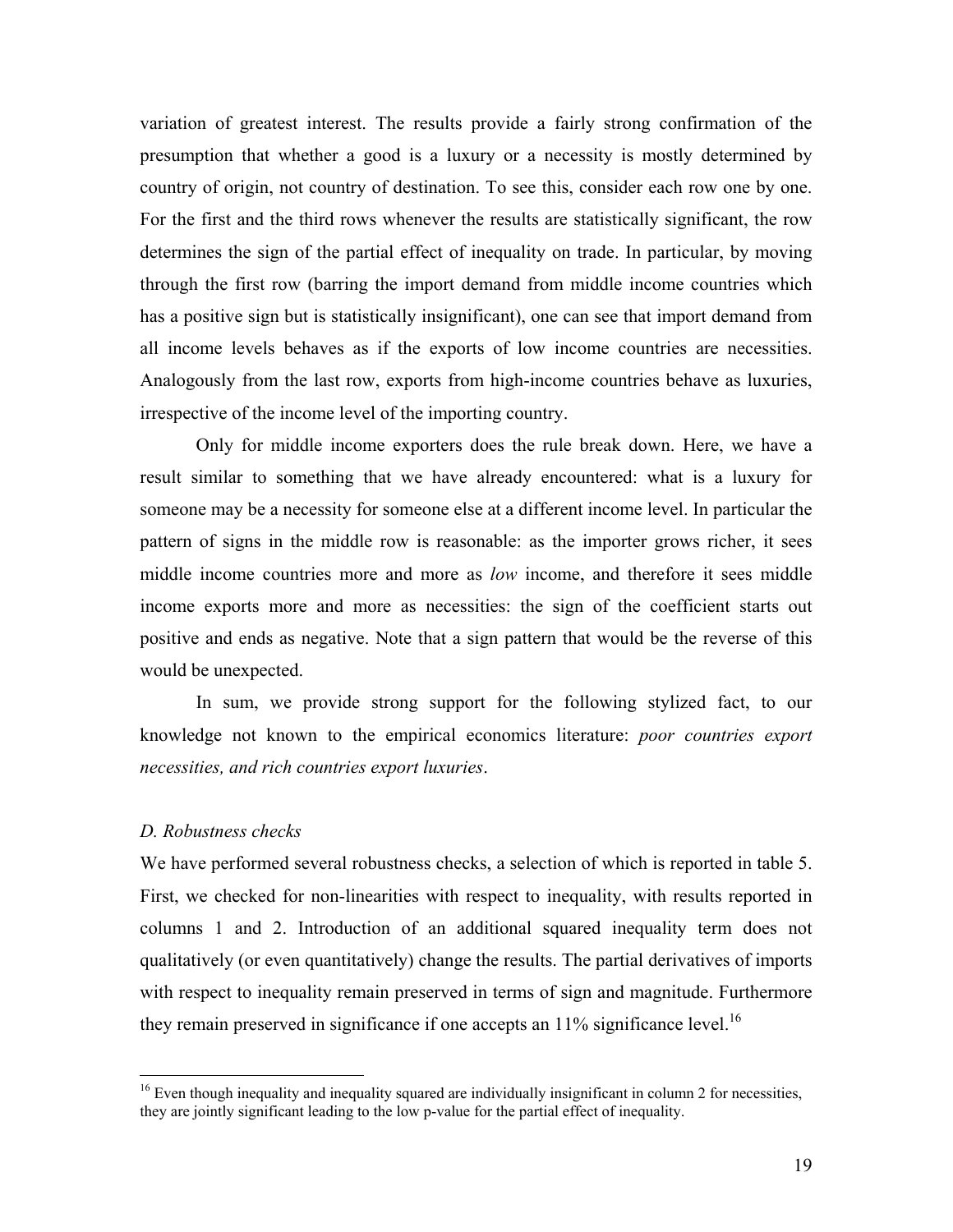One may argue that the Gini index, which we have used throughout, is relatively insensitive to the extremes of the income distribution. As a further robustness check, we use the ratio of the income share of the fifth quintile to that of the first quintile (Q51) as an alternative measure of inequality (columns 3, 4). Q51 has the right signs – negative in the case of necessities and positive in the case of luxuries. While it is insignificant in the case of necessities, it is highly significant (at the 1% level) in the case of luxuries.

Columns  $(5) - (8)$  report Tobit and median regressions. This is done since, as mentioned before, the dependent variable is bounded below by zero, and the bound is observed for a large number of bilateral observations. The results are very robust for the median regressions, and for necessities with Tobit, while the coefficient of interest loses significance for the Tobit regression in luxuries. Note that the interpretation of the Tobit results is affected by the likely existence of heteroscedasticity in our panel data, for which to our knowledge there is no adequate econometric treatment in Tobit.

Columns (9) and (10) report the results when we exclude from the sample each country's main trading partners. In particular, we exclude observations in which the exporting country represents more than 1% of the importer's import flows. As explained in section 3, this is done to allay the worry that the *Inequality* is endogenous. For the remaining (smaller) exporters, most likely the chain of causality runs unambiguously from inequality to imports, not the other way round. An inspection of columns (9) and (10) reveals the essential robustness of the main results in table 1. Columns (11) and (12) perform the analogous analysis when we exclude the largest five economies each year from the exporting side.<sup>17</sup>

1

<sup>&</sup>lt;sup>17</sup> Some additional robustness tests were performed. We tried adding the inequality of the exporting country, which for the bilateral trade sample we are focusing on, enters insignificantly, in all cases with a tratio less than one. This is understandable since in deriving the gravity model, we find that the country that produces a tradable good will consume a negligible share of the output of that good in a world with many countries. Bilateral imports should then be a function of, in addition to the other gravity variables, the importing country's inequality and the inequality of the rest of the world, which in turn can be expressed as a function of importing country inequality and overall world inequality. Our year dummies capture variations in world inequality from one year to another. In one set of regressions we include a variable for "remoteness" of the country pair, which is sometimes used in the gravity literature, without affecting the main conclusion. We also tried to combine some of the tests, for example, including the square of the inequality measure in a Tobit regression. Finally, for the Rauch categories, we tried to separate regressions for the *w* and for the *r* goods, in all cases getting no qualitative changes.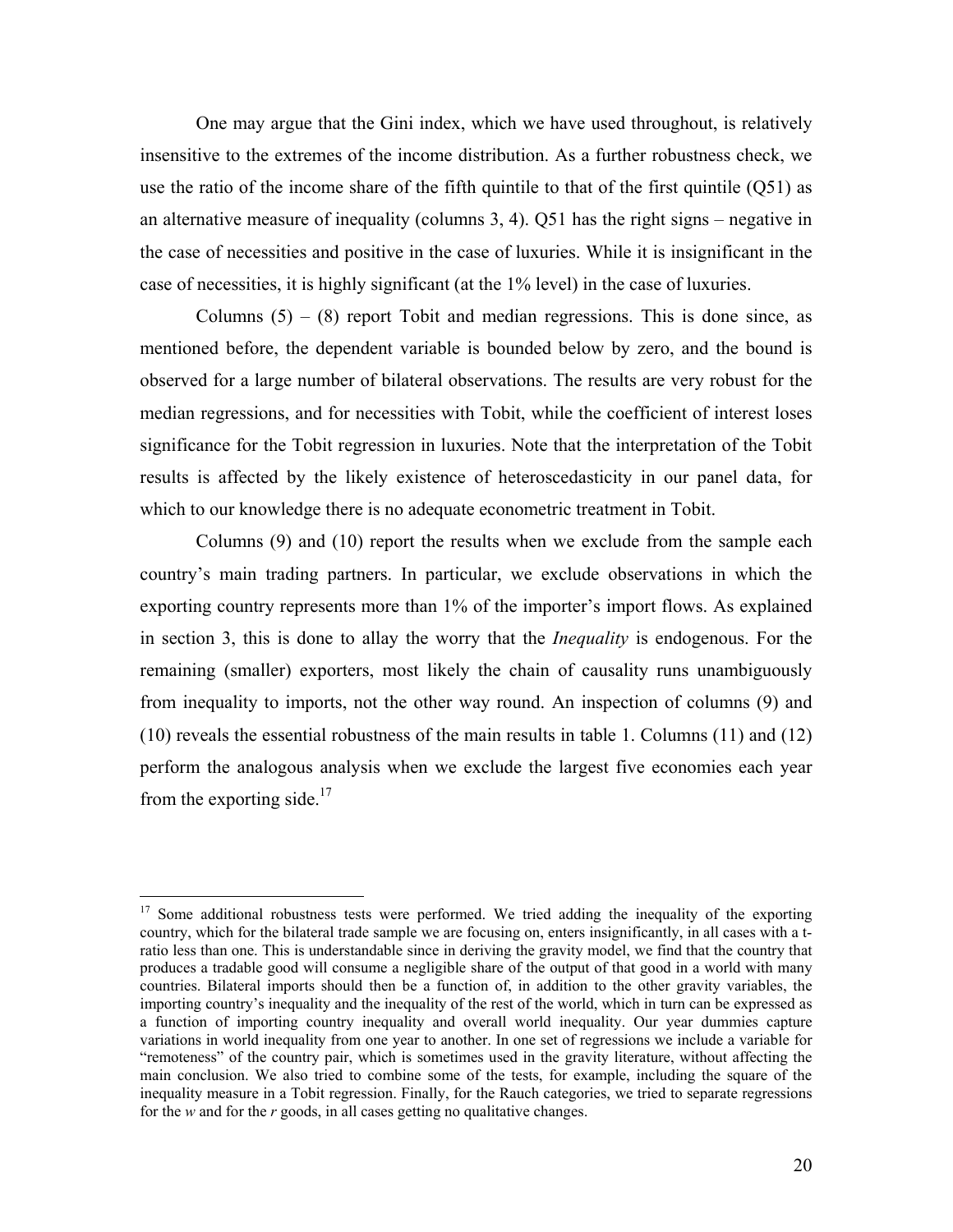# **6 Conclusion**

In this paper, we are mostly concerned with the question of how a change in income distribution affects the volume and pattern of trade. In the framework of established trade theory, the assumption of homothetic and identical tastes rules out that the distribution of income has any effect on trade. In our framework, we drop the assumption of homothetic preferences, which allows us to pursue empirically an investigation on the effect of inequality on trade with the use of a gravity model.

Overall, our findings show that inequality affects the structure and the origin of trade flows. In almost every regression, inequality variables are both economically and statistically significant. When we separate goods according to whether they are luxuries or necessities, based on consumer surveys, we see that a product's characteristic is a major predictor of the impact of inequality on trade. This provides a tighter link with the theory. Furthermore, we document another pattern in the relationship between inequality and trade: as inequality increases in the importing countries, we observe that imports from rich countries increase while imports from poor countries decrease. We note that most standard variables of the gravity model remain qualitatively the same, in the presence of inequality, as in the existing gravity literature.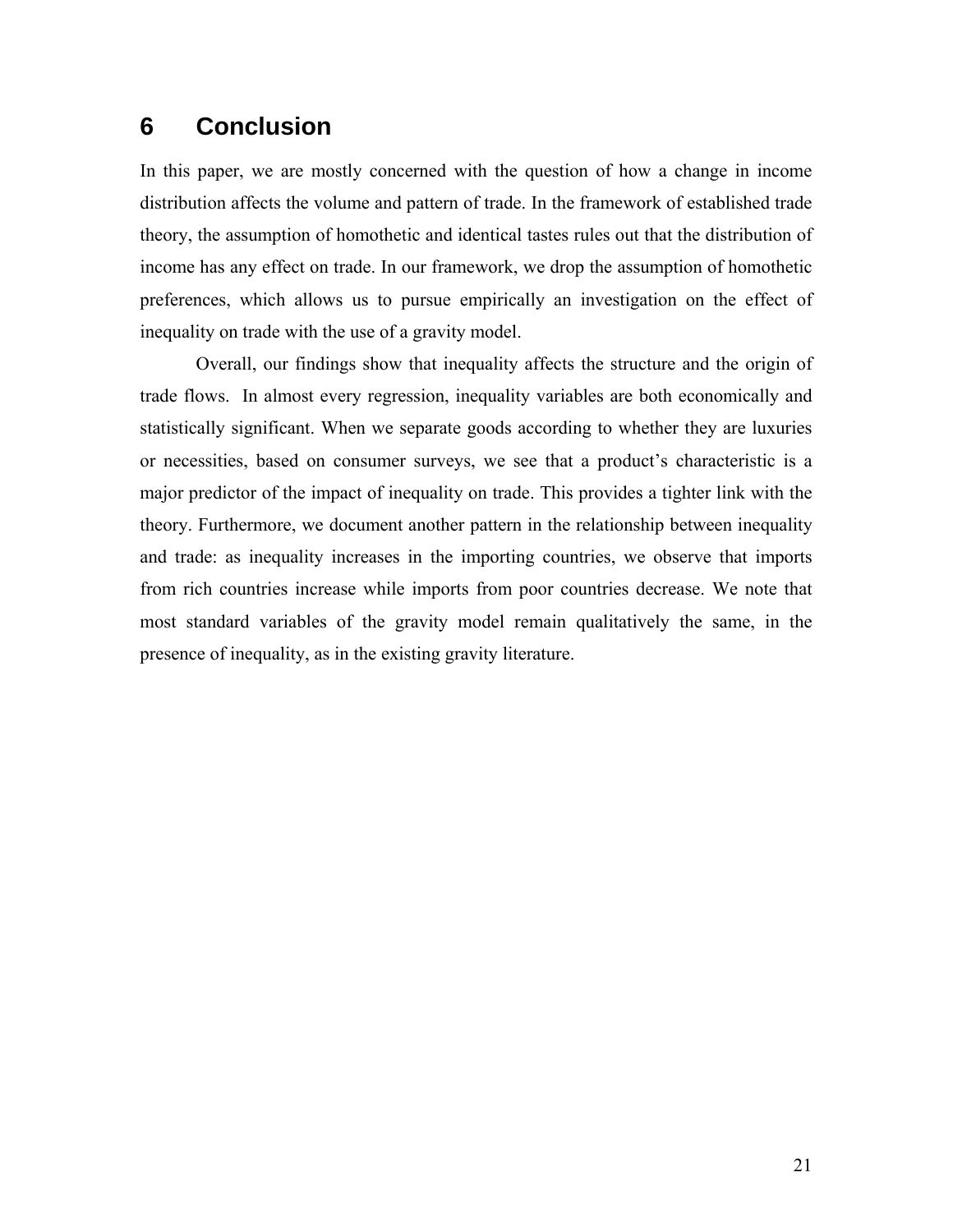### **APPENDIX**

This appendix describes how we classified 4-digit SITC goods as necessities or luxuries.<sup>18</sup> First, we obtained data from the Bureau of Labor Statistics on household expenditure shares in the US in 2001. The BLS separates household population into five income quintiles and, for each quintile, lists the average expenditure share of about 100 expenditure categories. For example, the BLS category labeled "APM1" is "apparel and services, men, 16 and over." For this category, expenditure shares of the different quintiles, from the bottom quintile to the top quintile, are 0.8, 0.8, 0.8, 0.9 and 1.0%, respectively. We defined any category whose expenditure share is weakly rising (as in this example) as a luxury. Conversely, any category whose expenditure share weakly decreases is classified as a necessity. We did not classify either as luxuries or necessities those BLS categories whose shares vary in a non-monotonic way, or whose shares do not vary at all.

 The second part of our procedure was to match the BLS categories to SITC codes. To do so, we went through the description of each 4-digit SITC, and matched it with a BLS description. Some judgment calls were needed, as we now detail. To use the example above, we matched the BLS category APM1, "apparel and services, men, 16 and over," to the following SITC codes:

- 8421: overcoats and other coats, men's
- 8422: suits, men's, of textile fabrics
- 8423: trousers, breeches etc., of textile fabrics<sup>19</sup>
- 8424: jackets, blazers, of textile fabrics
- 8429: other outer garments of textile fabrics
- 842A: outer garments, men's, of textile fabrics
- 842X: outer garments, men's, of textile fabrics
- 8441: shirts, men's, of textile fabrics

 $\overline{a}$ 

These eight SITCs were therefore assigned as luxuries, and many other SITC codes were in this way assigned as either luxuries or necessities. We also assigned as luxuries less

<sup>&</sup>lt;sup>18</sup> A file with our classification is posted online: http://faculty.maxwell.syr.edu/vmtrindade/research.htm.

<sup>&</sup>lt;sup>19</sup> Even though "men's" is not explicitly mentioned in this category 8423 or in 8424 and 8429, it can be inferred from the "X" and "A" categories, as explained later.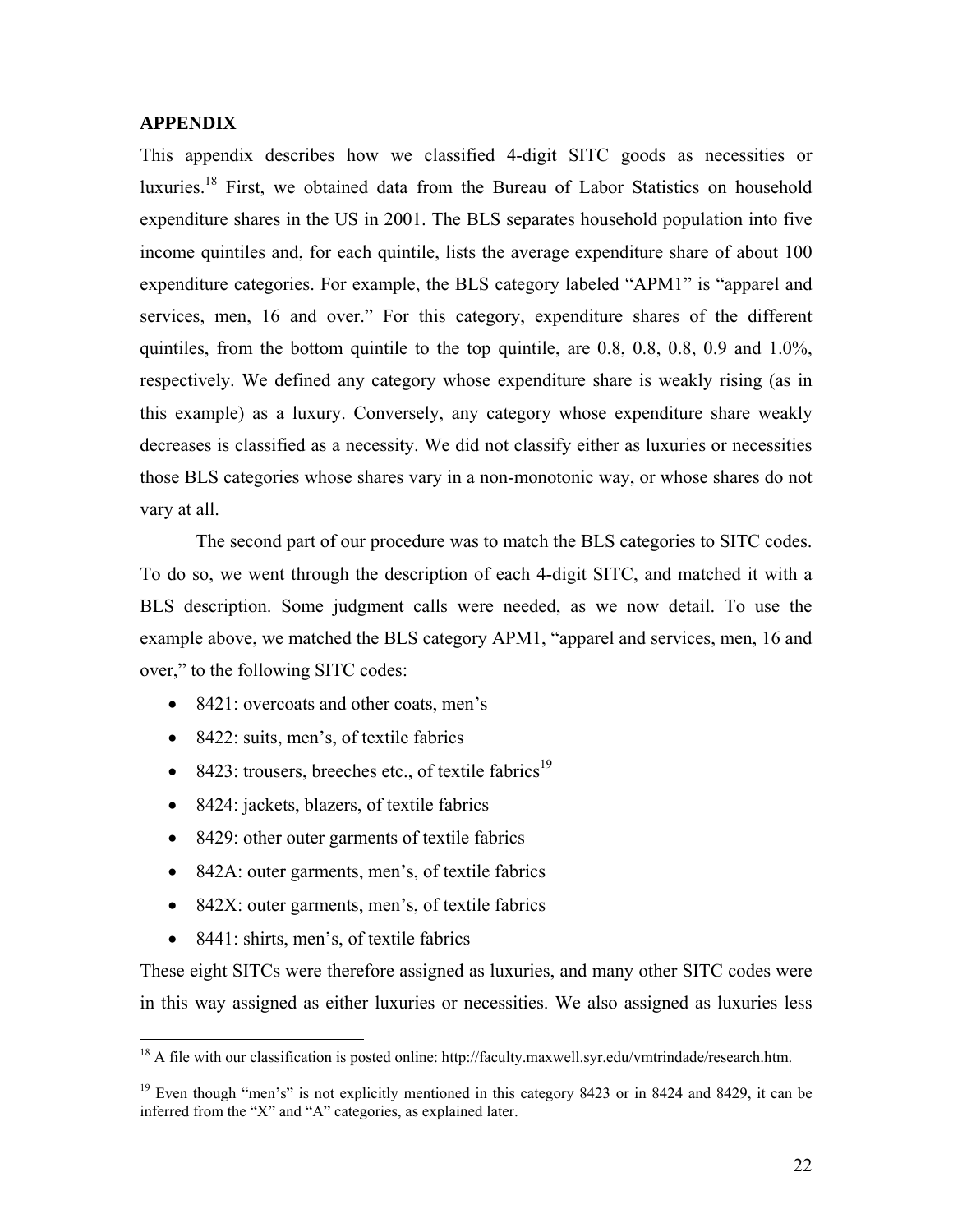than ten SITC categories, for which there was no direct BLS correspondence, but that clearly are luxuries: for example, SITC 8973, "jewelry of gold, silver or platinum." Of course, many SITC remained unclassified either as luxuries or necessities, because there was no clear BLS correspondence.

 Some of the judgment calls had to do with the fact that the wording describing the BLS codes and the SITC did not correspond to each other in a clean way. Furthermore, generally speaking, the BLS categories are at a fairly more aggregated level than the SITC. To illustrate these problems, take SITC categories 0573 "bananas, fresh or dried," and 0579 "fruit, fresh or dried, not elsewhere specified." We matched both to the BLS category FHF1 "fresh fruits," on the following two assumptions: consumer tastes for most fruits are similar, therefore consumer behavior for a more disaggregated fruit (bananas) should closely match the consumer behavior for aggregate fruit; furthermore, most trade is likely to be in fresh fruit, the part in which the BLS and SITC descriptions coincide.

 The SITC, as revised by Statistics Canada, includes some codes ending in X or XX, which for our purposes can be interpreted as aggregate, or "unallocated," trade (for more details, see Feenstra 2000, page 5). The criterion to match these codes to the BLS codes was a modified majority rule. Generally, if the BLS supplied a closely corresponding aggregate code (those codes end in 0 or 00), we simply matched the corresponding aggregates; otherwise, if over half the disaggregated SITC codes were assigned to a single BLS code, we also assigned the aggregate SITC code to the same  $BLS \text{ code.}^{20}$ 

 Another issue was posed by the so-called rolled-up codes, also created by Statistics Canada, many of which end with the letter A. These codes were the result of combining two or more SITC codes (for details the reader is referred again to the Feenstra paper). We checked all rolled-up codes for consistency. Generally, we forced consistency by letting the rolled-up code dictate its assigned BLS code to all the original SITCs that were rolled up into it. In some cases, we used judgment to make exceptions to

<u>.</u>

 $^{20}$  An exception to this general rule was SITC 1XXX, "beverages and tobacco," which we assigned to BLS AB00 "alcoholic beverages," rather than TB00 "tobacco products and smoking supplies." Note that for our purposes this choice does not matter, since both AB00 and TB00 are necessities according to expenditure shares.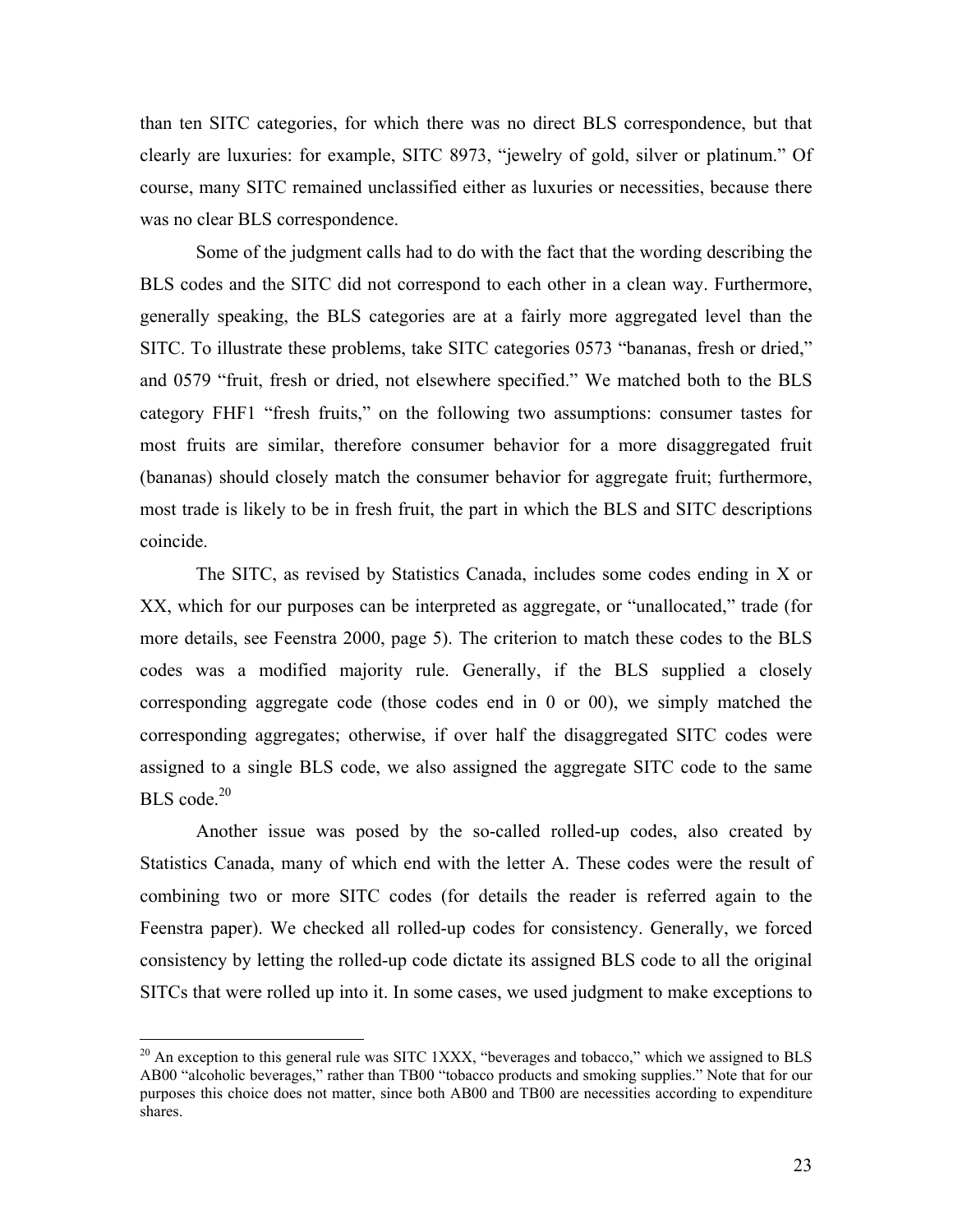this rule. For example, Statistics Canada rolled up code 7631 "gramophones & record players, electric," into 7649 "parts of apparatus of division 76." We left 7649 unassigned to any BLS code.<sup>21</sup> However, we decided to still assign 7631 to the BLS category that clearly corresponds to it: ENT0 "televisions, radios, audio equipment."

 To summarize, at the end of this procedure, we had three types of SITC: luxuries, necessities, and unassigned. We dropped all unassigned trade, and separately aggregated the luxuries and the necessities. Thus, for exporter  $i$ , importer  $j$ , and year  $t$ , we had two trade flows: exports in luxuries; and exports in necessities.

 $\overline{a}$ 

<sup>&</sup>lt;sup>21</sup> This was also the result of a general criterion. Since the BLS expenditure categories refer to final consumer expenditures, there is no information regarding parts or components. Therefore, all SITCs that refer specifically to parts were left unassigned, and therefore were dropped out of all estimations. Also unassigned were all machinery, except when these are household appliances. Finally, we left unassigned codes that mix machinery with both industrial and household applications (e.g. SITC 7412 "furnace burners for liquid fuel and parts").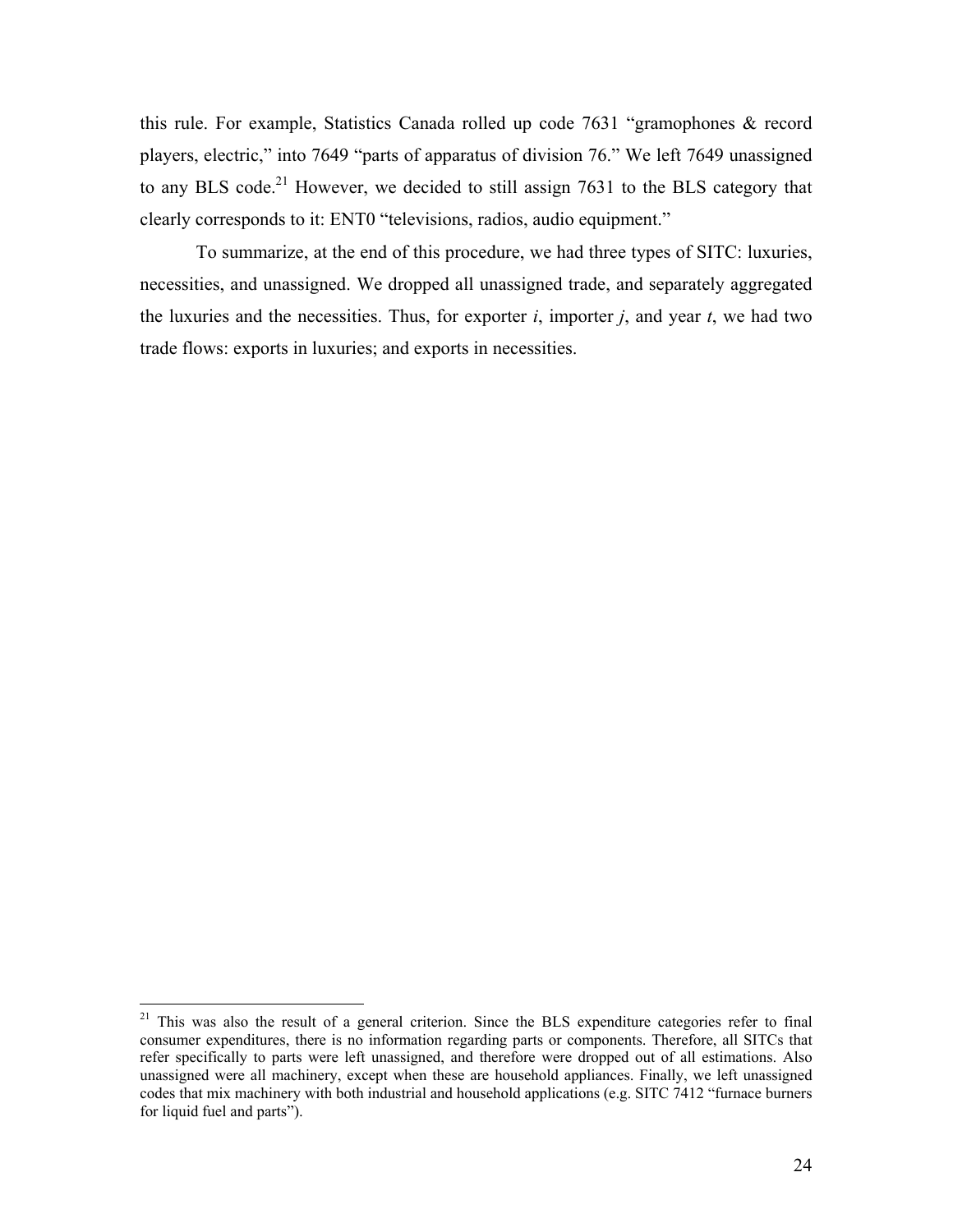### **References**

Anderson, James E. and Eric van Wincoop, 2003. "Gravity with Gravitas: A Solution to the Border Puzzle." *American Economic Review*, 93, 1 (March), 170-192.

Deininger, Klaus and Lyn Squire, 1996. "A New Data set Measuring Income Inequality." *World Bank Economic Review*, 10, 3, 565-591.

Dollar, David and Aart Kraay, 2002. "Growth is Good for the Poor." *Journal of Economic Growth*, 7, 3 (September), 195-225.

Dunlevy, James A., 2006. "The Influence of Corruption and Language on the Protrade Effect of Immigrants: Evidence from the American States." *Review of Economics and Statistics*, 88 (1), 182-186.

Feenstra, Robert C., 2000. "World Trade Flows, 1980-1997." University of California, Davis manuscript.

Feenstra, Robert C., 2002. "Border Effects and the Gravity Equation: Consistent Methods for Estimating the Gravity Equation." *Scottish Journal of Political Economy* 49, 491-506.

Feenstra, Robert C., 2003. *Advanced International Trade: Theory and Practice*. Princeton University Press, Princeton, NJ.

Feenstra, Robert C., James A. Markusen and Andrew K. Rose, 2001. "Using the Gravity Equation to Differentiate Among Alternative Theories of Trade." *Canadian Journal of Economics*, 34(2), 430-447.

Francois, Joseph F. and Seth Kaplan, 1996. "Aggregate Demand Shifts, Income Distribution, and the Linder Hypothesis." *Review of Economics and Statistics*, 78, 2 (May), 244-250.

Frankel, Jeffrey A., 1997. "Regional Trading Blocs in the World Trading System." Washington, D.C.: Institute for International Economics.

Freund, Caroline L. and Diana Weinhold, 2004. "The Effect of the Internet on International Trade." *Journal of International Economics*, 62 (1), 171-189.

Hunter, Linda C., 1991. "The Contribution of Nonhomothetic Preferences to Trade." *Journal of International Economics*, 30, 345-358.

Hunter, Linda C. and James R. Markusen, 1988. "Per-Capita Income as a Determinant of Trade," in Robert C. Feenstra, Ed., *Empirical Methods for International Trade*. MIT Press, Cambridge, MA.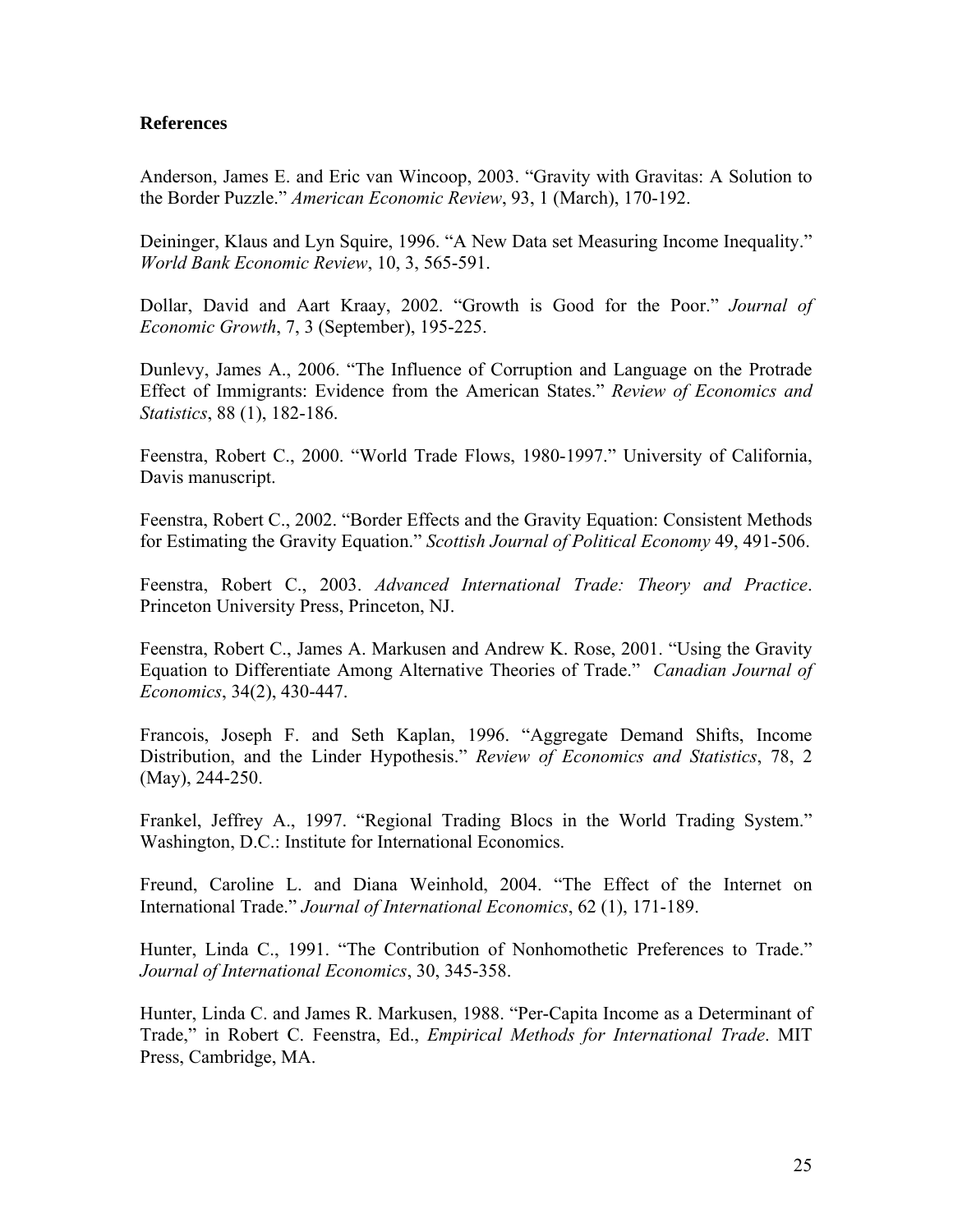Hutchinson, William K., 2005. "'Linguistic Distance' as a Determinant of Bilateral Trade." *Southern Economic Journal*, 72 (1), 1-15.

Linder, Staffan, 1961. *An Essay on Trade and Transformation*. Almqvist and Wicksell, Stockholm.

Markusen, James R., 1986. "Explaining the Volume of Trade: An Eclectic Approach," *American Economic Review* 76, 1002-1011.

Mitra, Devashish and Vitor Trindade, 2005. "Inequality and Trade." *Canadian Journal of Economics*, 38, (4), 1253-1271.

Rauch, James E., 1999. "Networks Versus Markets in International Trade." *Journal of International Economics*, 48, 1 (June), 7-35.

Rose, Andrew K., 2004. "Do We Really Know That the WTO Increases Trade?" *American Economic Review*, 94, 1 (March).

Thursby, Jerry G. and Marie C. Thursby, 1987. "Bilateral Trade Flows, the Linder Hypothesis, and Exchange Risk." *Review of Economics and Statistics*, 69, 3 (August), 488-495.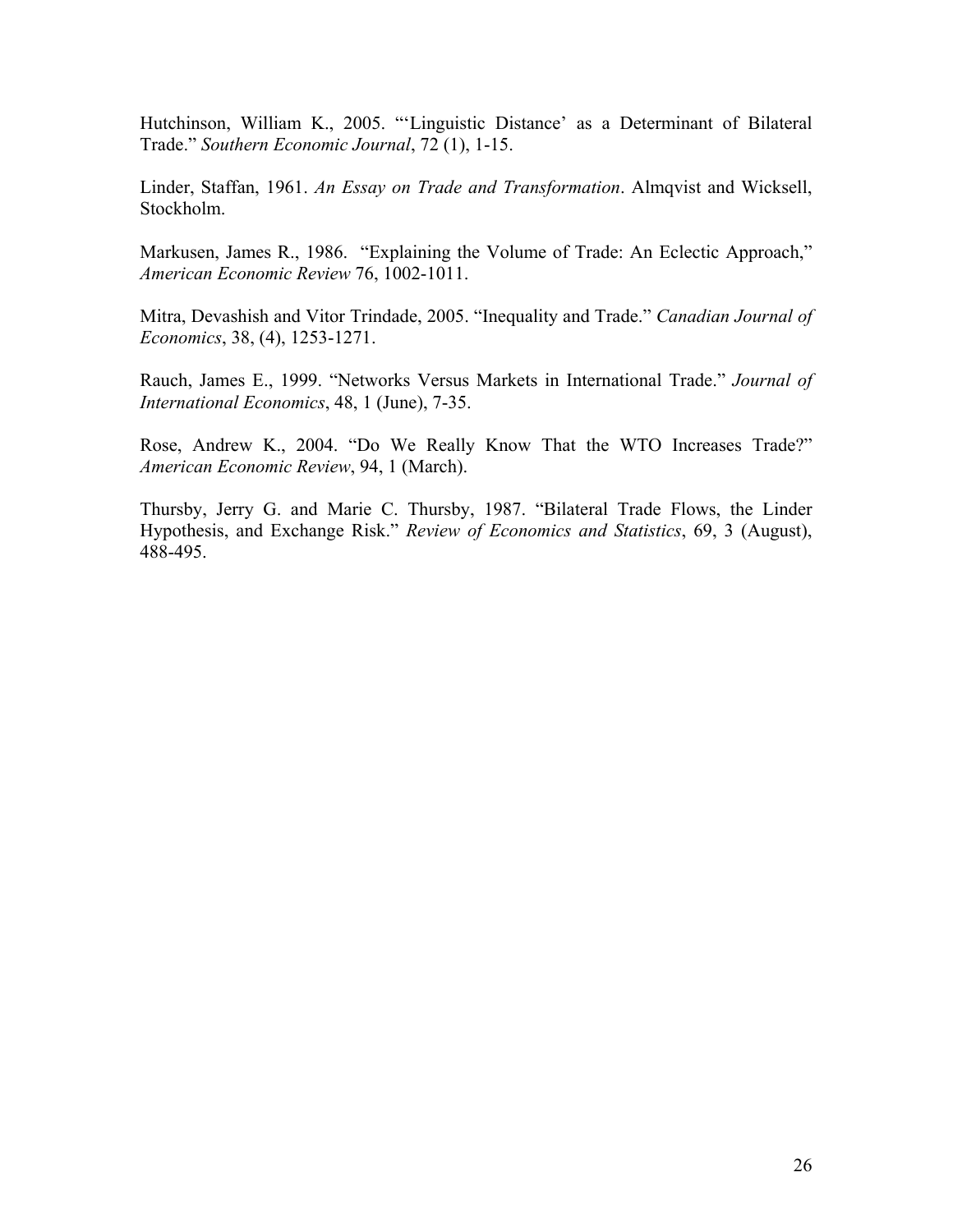

**Figure 1 Quasi-Homothetic Preferences** 

Income per capita matters: vector  $C_2$  is not parallel to vector  $C_1$ .

Income Distribution does not matter:  $2C_0 = C_1 + C_2$ .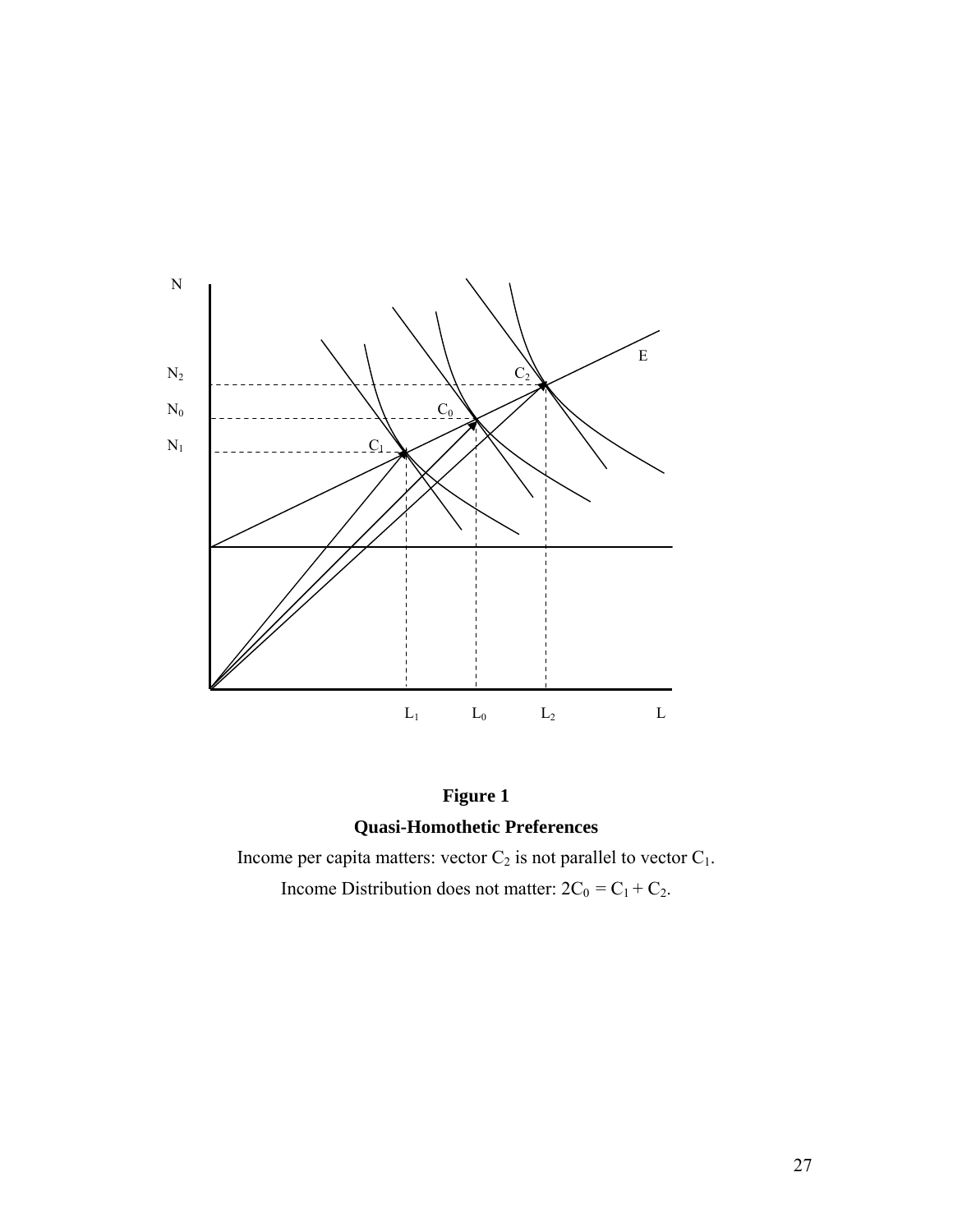

**Figure 2- Strictly Nonhomothetic Preferences** 

Income per capita matters: vector  $C_2$  is not parallel to vector  $C_1$ . Income distribution matters:  $2C_0 \neq C_1 + C_2$ .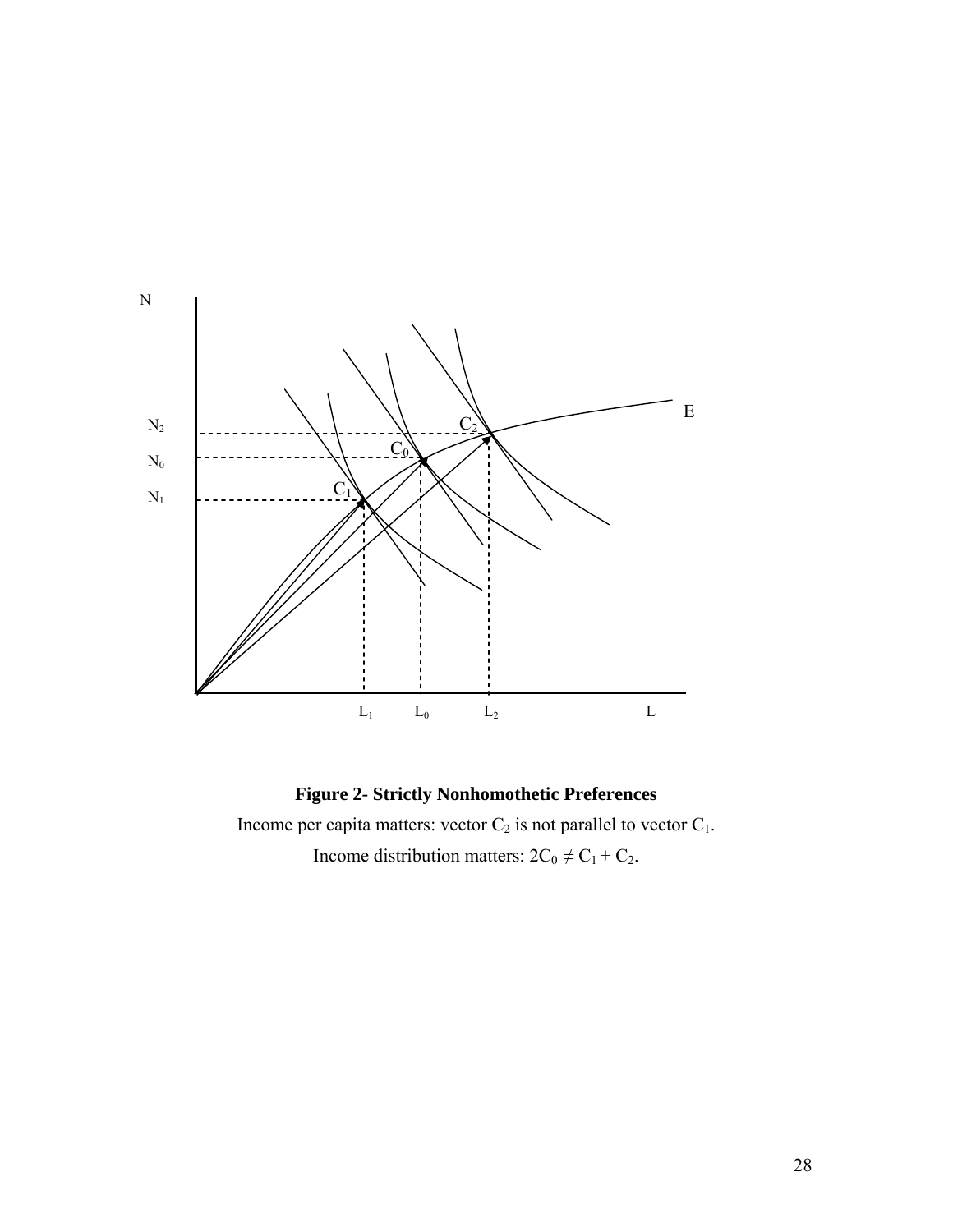| <b>Regressand</b> | <b>Luxuries</b> | <b>Necessities</b> | <b>Luxuries</b> | <b>Necessities</b> |  |
|-------------------|-----------------|--------------------|-----------------|--------------------|--|
|                   |                 |                    |                 |                    |  |
| <b>Regressors</b> |                 |                    |                 |                    |  |
| Inequality        | $0.009**$       | $-0.013***$        | $0.008*$        | $-0.013***$        |  |
|                   | (0.005)         | (0.005)            | (0.005)         | (0.005)            |  |
| Log xGDP          | $1.319***$      | $1.045***$         |                 |                    |  |
|                   | (0.287)         | (0.357)            |                 |                    |  |
| Log mGDP          | $-2.162***$     | $-0.216$           |                 |                    |  |
|                   | (0.521)         | (0.586)            |                 |                    |  |
| Log xGDP/Capita   | 0.405           | 0.224              |                 |                    |  |
|                   | (0.280)         | (0.360)            |                 |                    |  |
| Log mGDP/Capita   | $3.815***$      | $1.705***$         |                 |                    |  |
|                   | (0.572)         | (0.660)            |                 |                    |  |
| Log distance      | $-1.449***$     | $-1.487***$        | $-1.448***$     | $-1.487***$        |  |
|                   | (0.059)         | (0.070)            | (0.059)         | (0.069)            |  |
| Log(xGDP mGDP)    |                 |                    | $0.669***$      | $0.821***$         |  |
|                   |                 |                    | (0.258)         | (0.303)            |  |
| Log(xGDP/Capita)  |                 |                    | $0.977***$      | 0.447              |  |
| mGDP/Capita)      |                 |                    | (0.255)         | (0.309)            |  |
| Observations      | 26644           | 26644              | 26644           | 26644              |  |
| Adj. R-squared    | 0.84            | 0.75               | 0.84            | 0.75               |  |

**Table 1: OLS regressions with direct measure of Necessities and luxuries.** 

Regressand: log of bilateral exports, in luxuries or in necessities.

The column title shows the commodity category. *x* is the exporting country, *m* is the importing country.

Robust standard errors in parentheses. Standard errors clustered for country pairs.

\* denotes significant at 10%; \*\* significant at 5%; \*\*\* significant at 1%.

Year, exporting and importing country dummies not shown.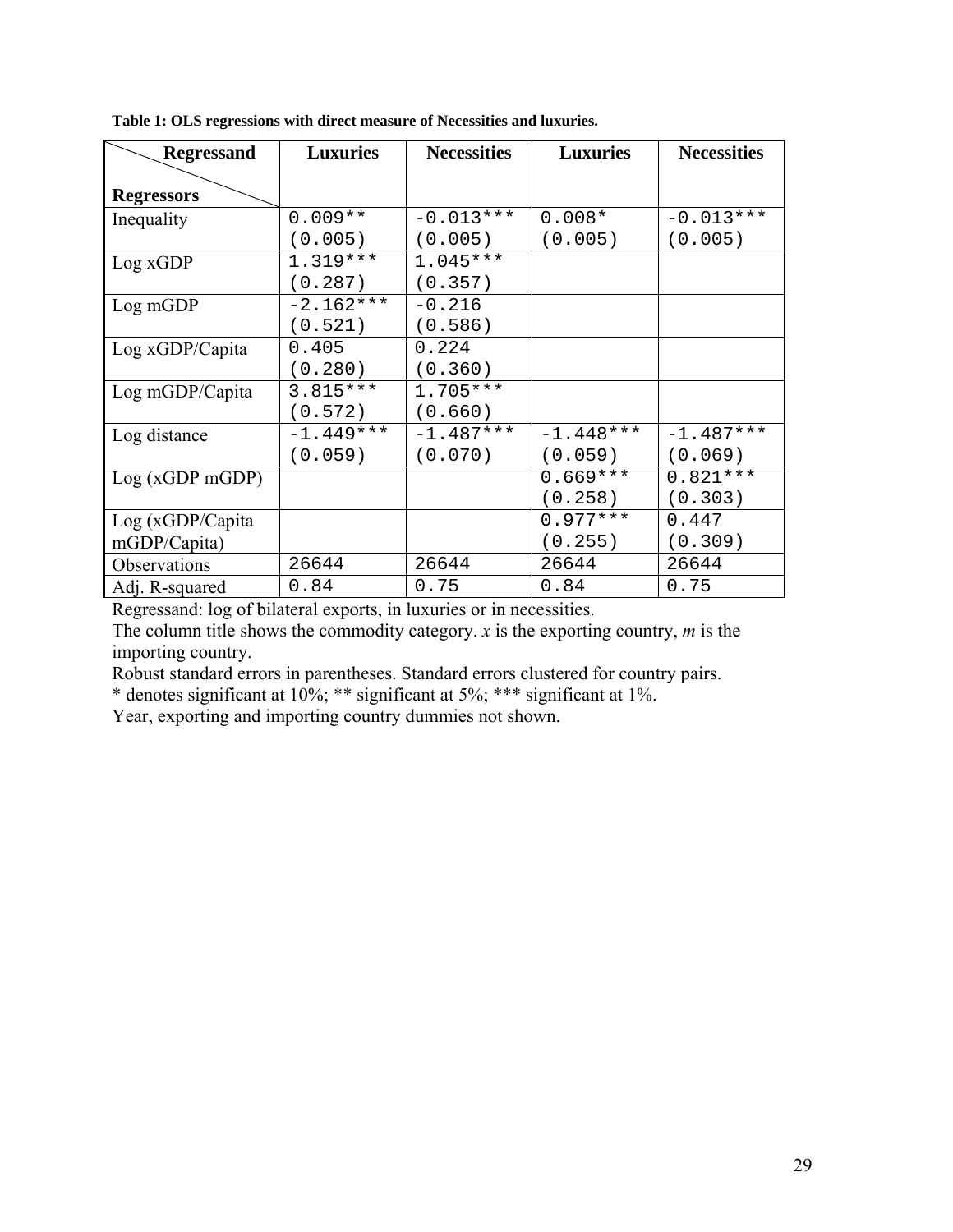| Regresssand       | (1)         | (2)         | (3)         | (4)         | (5)         | (6)         | (7)         | (8)         |
|-------------------|-------------|-------------|-------------|-------------|-------------|-------------|-------------|-------------|
|                   |             |             |             |             |             |             |             |             |
|                   | $\mathbf n$ | $W+{\bf r}$ | $\mathbf n$ | $W+{\bf r}$ | $\mathbf n$ | $W+{\bf r}$ | $\mathbf n$ | $W+{\bf r}$ |
| <b>Regressors</b> | full        | full        | restr.      | restr.      | full        | full        | restr.      | restr.      |
| Inequality        | $0.011***$  | $0.008***$  | $-0.003$    | $-0.013***$ | $0.012***$  | $0.008***$  | $-0.003$    | $-0.013***$ |
|                   | (0.002)     | (0.003)     | (0.004)     | (0.005)     | (0.002)     | (0.003)     | (0.004)     | (0.005)     |
| Log xGDP          | $0.349**$   | $0.458**$   | $0.488*$    | $0.872**$   |             |             |             |             |
|                   | (0.168)     | (0.214)     | (0.268)     | (0.356)     |             |             |             |             |
| Log mGDP          | $-1.105***$ | $0.506**$   | $-0.636$    | $1.266**$   |             |             |             |             |
|                   | (0.169)     | (0.211)     | (0.483)     | (0.590)     |             |             |             |             |
| Log xGDP/Capita   | $1.375***$  | $0.981***$  | $1.152***$  | 0.350       |             |             |             |             |
|                   | (0.164)     | (0.213)     | (0.269)     | (0.362)     |             |             |             |             |
| Log mGDP/Capita   | $2.551***$  | $1.256***$  | $2.446***$  | 0.771       |             |             |             |             |
|                   | (0.175)     | (0.219)     | (0.548)     | (0.646)     |             |             |             |             |
| Log distance      | $-1.488***$ | $-1.617***$ | $-1.338***$ | $-1.510***$ | $-1.488***$ | $-1.618***$ | $-1.338***$ | $-1.511***$ |
|                   | (0.036)     | (0.039)     | (0.057)     | (0.071)     | (0.035)     | (0.039)     | (0.057)     | (0.071)     |
| Log(xGDP)         |             |             |             |             | $-0.256**$  | $0.512***$  | 0.287       | $0.983***$  |
| mGDP              |             |             |             |             | (0.118)     | (0.149)     | (0.234)     | (0.301)     |
| Log(xGDP/Capita)  |             |             |             |             | $1.836***$  | $1.050***$  | $1.349***$  | 0.338       |
| $mGDP/Capita_i)$  |             |             |             |             | (0.115)     | (0.148)     | (0.238)     | (0.309)     |
| Observations      | 67956       | 67956       | 26644       | 26644       | 67956       | 67956       | 26644       | 26644       |
| R-squared         | 0.82        | 0.72        | 0.85        | 0.74        | 0.82        | 0.72        | 0.85        | 0.74        |

**Table 2: OLS results for separate Rauch categories.**

Regressand: log of bilateral exports, in differentiated goods ('n'), and in homogeneous goods ('w+r'). Columns (1), (2), (5) and (6) are the results with the full sample. Columns (3), (4), (7) and (8) restrict to observations in which the importing country is high income. Robust standard errors in parentheses. Standard errors clustered for country pairs.

\* denotes significant at 10%; \*\* significant at 5%; \*\*\* significant at 1%. Year, exporting and importing country dummies not shown.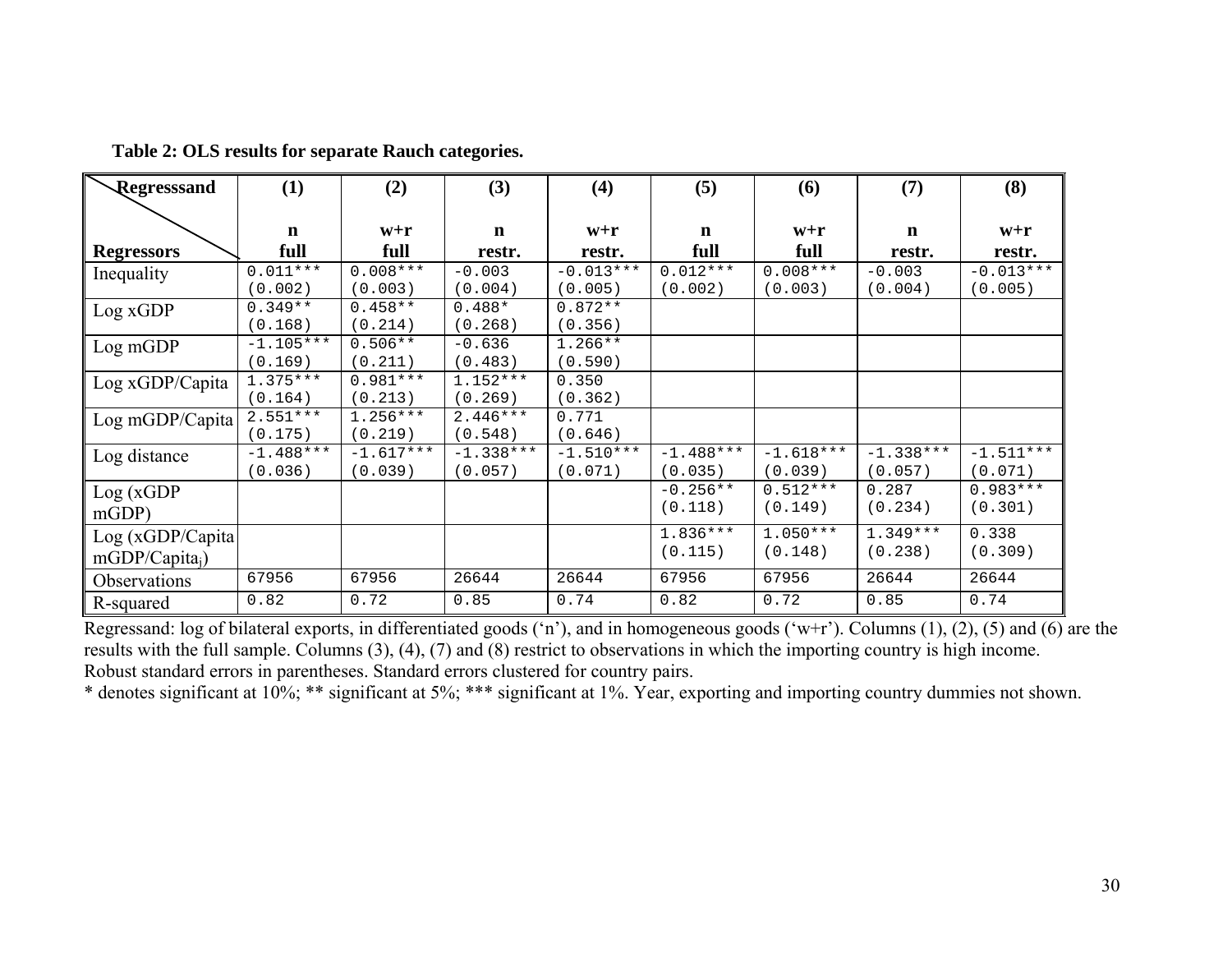| <b>Regressand</b>         | <b>Total exports</b> | <b>Total exports</b> |
|---------------------------|----------------------|----------------------|
|                           | (1)                  | (2)                  |
| <b>Regressors</b>         |                      |                      |
| Inequality                | $-0.009$             | $-0.007$             |
|                           | (0.006)              | (0.007)              |
| Log xGDP                  | $0.493**$            |                      |
|                           | (0.194)              |                      |
| Log mGDP                  | $-0.073$             |                      |
|                           | (0.198)              |                      |
| Log xGDP/Capita           | $1.210***$           |                      |
|                           | (0.196)              |                      |
| Log mGDP/Capita           | $1.999***$           |                      |
|                           | (0.208)              |                      |
| Log Distance              | $-1.597***$          | $-1.598***$          |
|                           | (0.038)              | (0.038)              |
| Log (xGDP mGDP)           |                      | $0.287**$            |
|                           |                      | (0.137)              |
| Log (xGDP/Capita          |                      | $1.485***$           |
| mGDP/Capita)              |                      | (0.137)              |
| mHighIncome               | $1.555***$           | $1.704***$           |
|                           | (0.302)              | (0.320)              |
| mMidIncome                | $-0.483*$            | $-0.377$             |
|                           | (0.275)              | (0.301)              |
| xHighIncome               | $-2.673***$          | $-2.750***$          |
|                           | (0.251)              | (0.246)              |
| xMidIncome                | $-0.651***$          | $-0.685***$          |
|                           | (0.225)              | (0.224)              |
| mInequality x mHighIncome | $-0.035***$          | $-0.037***$          |
|                           | (0.007)              | (0.007)              |
| mInequality x mMidIncome  | $0.016**$            | $0.014*$             |
|                           | (0.007)              | (0.008)              |
| mInequality x xHighIncome | $0.077***$           | $0.077***$           |
|                           | (0.005)              | (0.005)              |
| mInequality x xMidIncome  | $0.022***$           | $0.022***$           |
|                           | (0.005)              | (0.005)              |
| Observations              | 67956                | 67956                |
| R-squared                 | 0.77                 | 0.77                 |

**Table 3: Regressions with interactions of source country income level**

'x' refers to exporting country variables. 'm' refers to importing country variables. Robust standard errors in parenthesis. Standard errors clustered for country pairs. \*, \*\*, \*\*\* denote results significant at the 10%, 5%, and 1% level, respectively. mHighIncome, mMidIncome: dummies for the importing country being high or midincome. xHighIncome, xMidIncome: analogous dummies for the exporting country.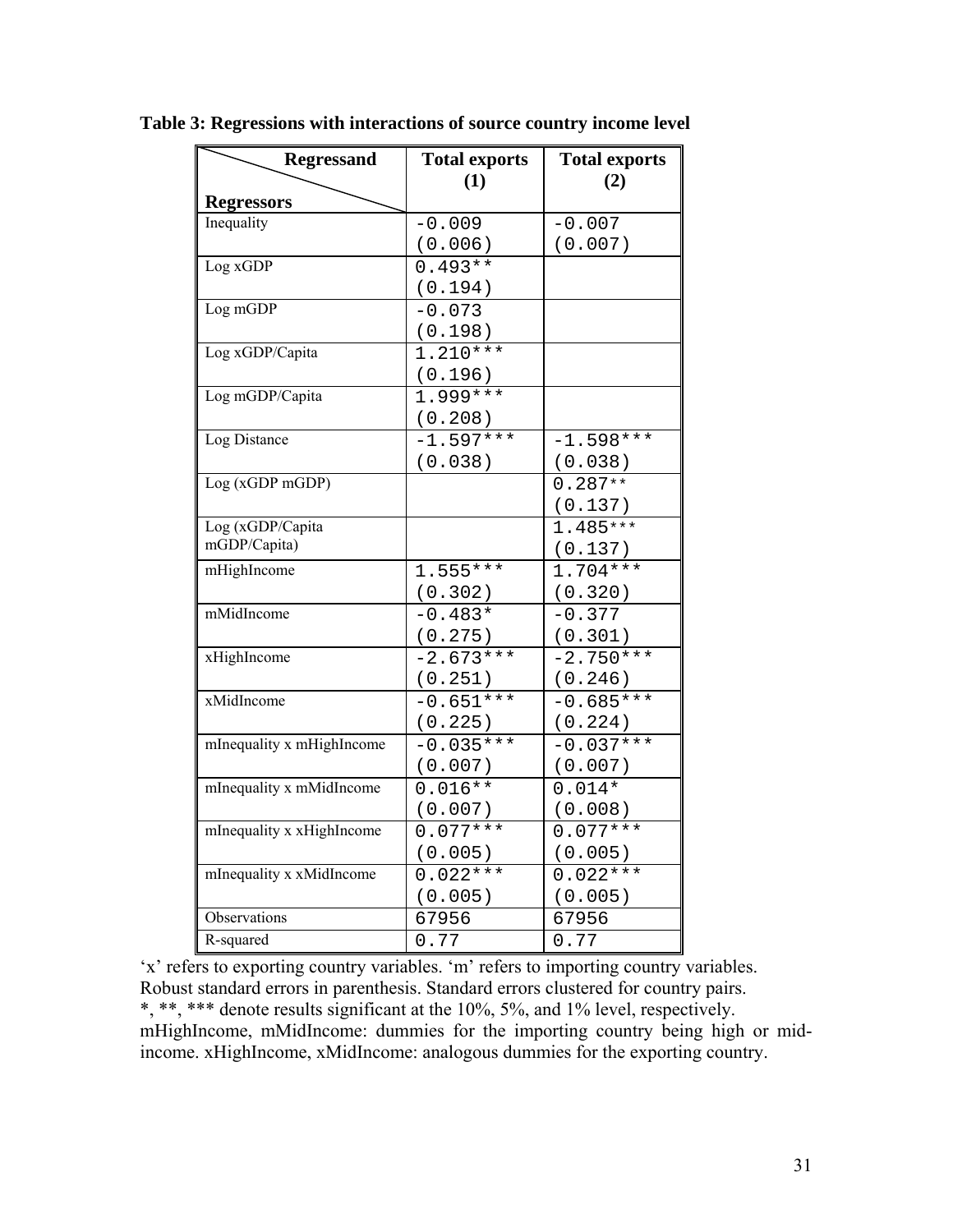| <b>Importer</b> | Low          | <b>Medium</b> | <b>High</b>   |
|-----------------|--------------|---------------|---------------|
|                 | Income       | Income        | <b>Income</b> |
|                 |              |               |               |
| <b>Exporter</b> |              |               |               |
| Low             | $-0.0089$    | 0.0069        | $-0.0441***$  |
| Income          | (0.154)      | (0.188)       | $(1.14e-16)$  |
|                 |              |               |               |
| <b>Medium</b>   | $0.0135**$   | $0.0293***$   | $-0.0217***$  |
| Income          | (0.031)      | $(3.31e-08)$  | $(1.25e-05)$  |
|                 |              |               |               |
| High            | $0.0682***$  | $0.0839***$   | $0.0330***$   |
| Income          | $(1.28e-26)$ | (0)           | $(4.26e-10)$  |
|                 |              |               |               |

**Table 4: Partial effects of inequality on imports, by the income levels of importers and exporters.** 

Partial effects of importer's inequality on total imports, calculated from table 3, column (1).

p-values in parenthesis.

 $*, **$ , \*\*\* denote results significant at the 10%, 5%, and 1% level, respectively.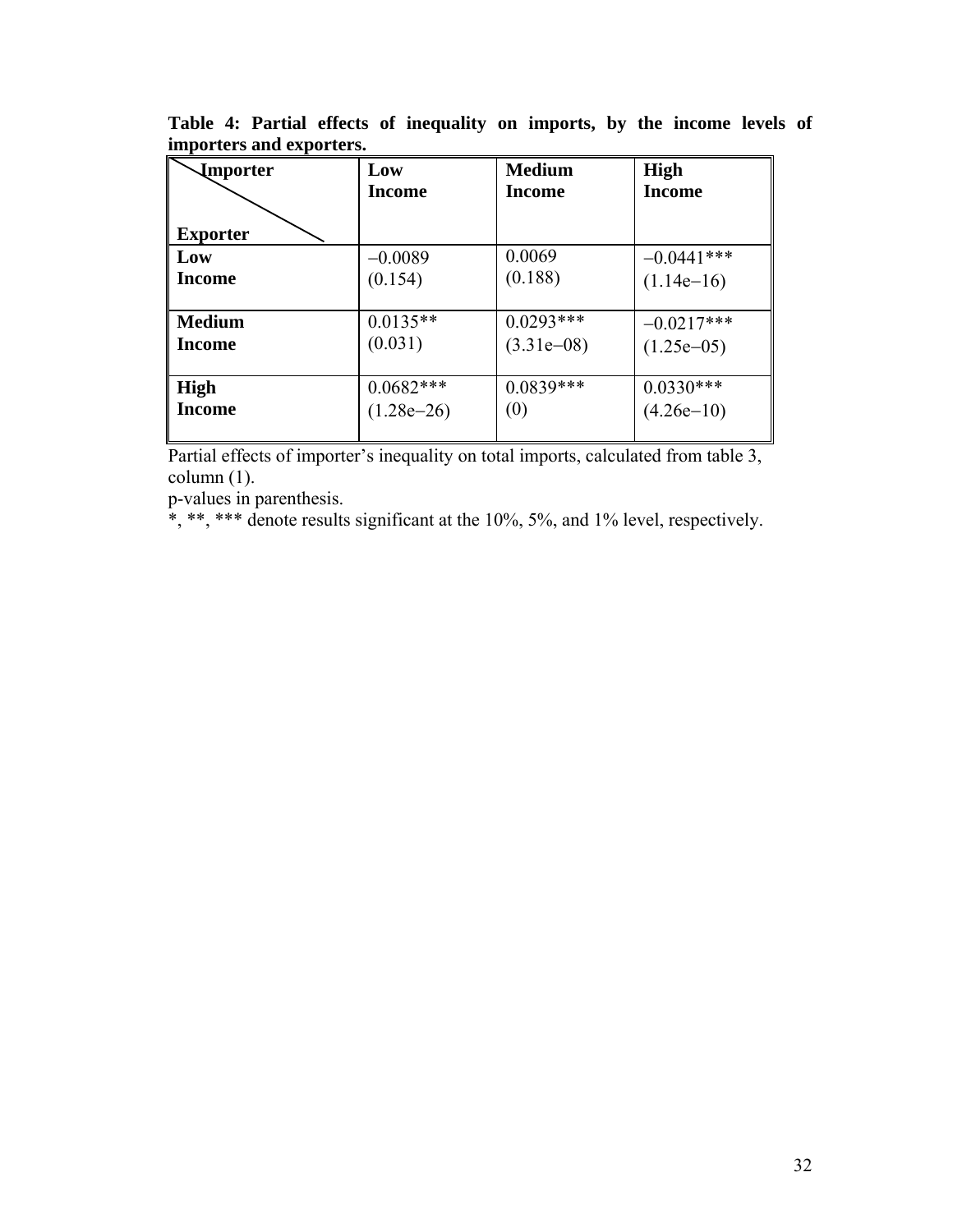| <b>Regressand</b>           | (1)                   | (2)              | (3)         | (4)         | (5)                  | (6)                  |
|-----------------------------|-----------------------|------------------|-------------|-------------|----------------------|----------------------|
| <b>Regressors</b>           | Lux.                  | Nec.             | Lux.        | Nec.        | Lux.<br><b>Tobit</b> | Nec.<br><b>Tobit</b> |
| Inequality (Gini)           | $-0.099***$           | $-0.030$         |             |             | $-0.002$             | $-0.017***$          |
|                             | (0.032)               | (0.033)          |             |             | (0.005)              | (0.005)              |
| Square Inequality<br>(Gini) | $0.002***$<br>(0.001) | 0.000<br>(0.001) |             |             |                      |                      |
| Inequality $(Q51)$          |                       |                  | $0.046***$  | $-0.021$    |                      |                      |
|                             |                       |                  | (0.016)     | (0.017)     |                      |                      |
| Log xGDP                    | $1.319***$            | $1.045***$       | 1.984 ***   | $1.174***$  | $2.963***$           | $1.667***$           |
|                             | (0.285)               | (0.357)          | (0.335)     | (0.405)     | (0.246)              | (0.250)              |
| Log mGDP                    | $-2.384***$           | $-0.250$         | $-2.668***$ | $-0.341$    | $-2.402***$          | 0.273                |
|                             | (0.497)               | (0.575)          | (0.622)     | (0.697)     | (0.544)              | (0.542)              |
| Log                         | 0.405                 | 0.224            | $-0.386$    | 0.057       | $-1.023***$          | $-0.414*$            |
| xGDP/Capita                 | (0.278)               | (0.360)          | (0.328)     | (0.408)     | (0.242)              | (0.243)              |
| Log                         | $3.971***$            | $1.729***$       | $4.466***$  | $1.426**$   | $4.860***$           | $1.256**$            |
| mGDP/Capita                 | (0.555)               | (0.654)          | (0.614)     | (0.710)     | (0.642)              | (0.636)              |
| Log Distance                | $-1.450***$           | $-1.487***$      | $-1.479***$ | $-1.477***$ | $-1.754***$          | $-1.591***$          |
|                             | (0.059)               | (0.070)          | (0.061)     | (0.073)     | (0.030)              | (0.031)              |
| Log Remote                  |                       |                  |             |             |                      |                      |
| Observations                | 26644                 | 26644            | 21757       | 21757       | 26644                | 26644                |
| R-squared                   | 0.84                  | 0.75             | 0.84        | 0.75        |                      |                      |
| Partial effect of           | 0.007                 | $-0.013***$      |             |             |                      |                      |
| Inequality (p-              | (0.11)                | (0.004)          |             |             |                      |                      |
| values)                     |                       |                  |             |             |                      |                      |

**Table 5: Robustness checks for the direct measure of luxuries and necessities** 

Robust standard errors in parentheses.

\* denotes significant at 10%; \*\* significant at 5%; \*\*\* significant at 1%.

Column title shows commodity categories.

Year, exporting and importing country dummies not shown.